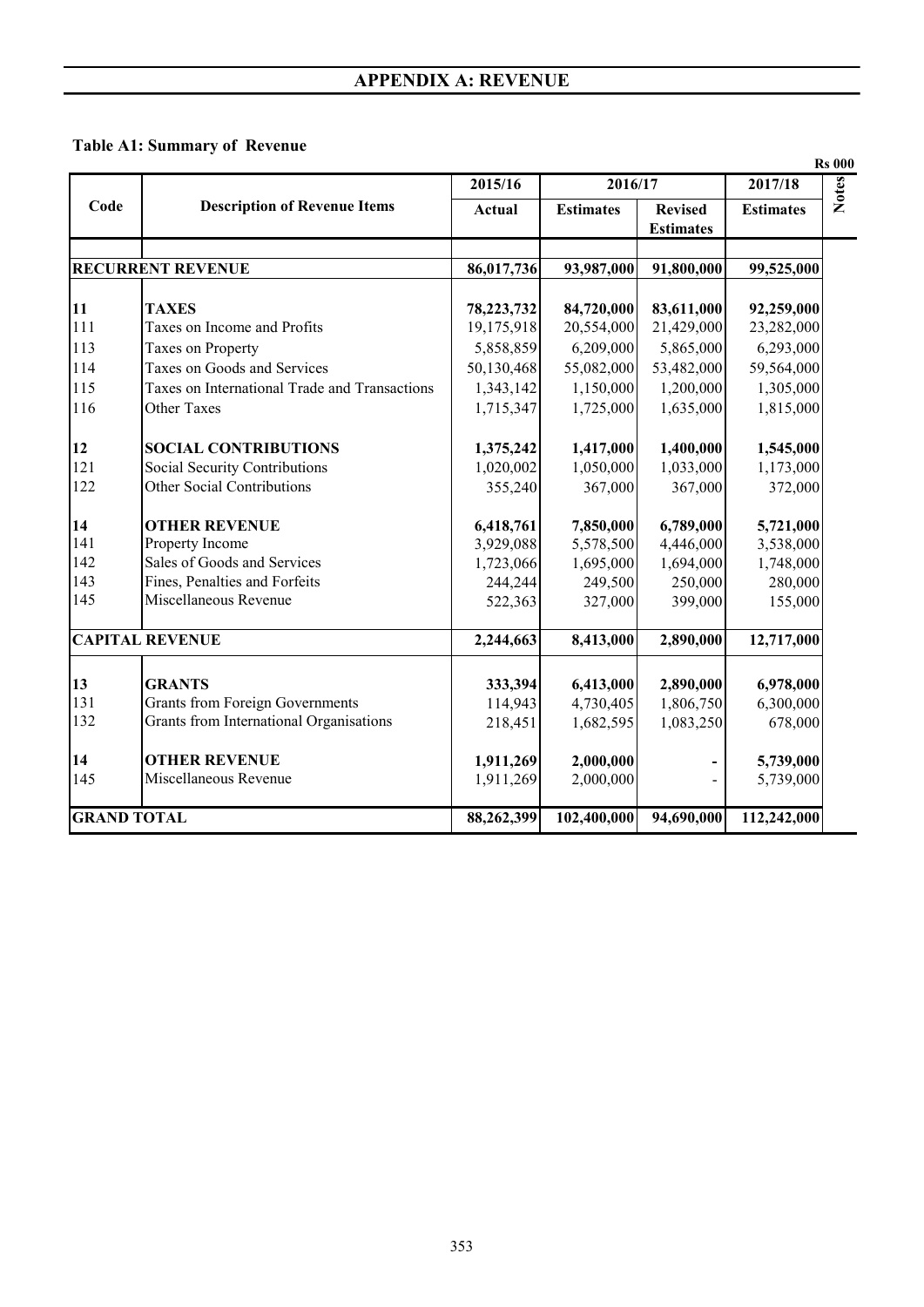#### **Table A2: Revenue from Taxes**

|                                                     |                                                                                                                                                                                                                   |                                                                                                                                       | 2017/18                                                                                                                                          |
|-----------------------------------------------------|-------------------------------------------------------------------------------------------------------------------------------------------------------------------------------------------------------------------|---------------------------------------------------------------------------------------------------------------------------------------|--------------------------------------------------------------------------------------------------------------------------------------------------|
| <b>Actual</b>                                       | <b>Estimates</b>                                                                                                                                                                                                  | <b>Revised</b>                                                                                                                        | <b>Estimates</b>                                                                                                                                 |
| 78, 223, 732                                        | 84,720,000                                                                                                                                                                                                        | 83,611,000                                                                                                                            | 92,259,000                                                                                                                                       |
|                                                     |                                                                                                                                                                                                                   |                                                                                                                                       |                                                                                                                                                  |
| 19,175,918                                          | 20,554,000                                                                                                                                                                                                        | 21,429,000                                                                                                                            | 23,282,000                                                                                                                                       |
|                                                     |                                                                                                                                                                                                                   | 8,670,000                                                                                                                             | 9,467,000                                                                                                                                        |
|                                                     |                                                                                                                                                                                                                   | 11,569,000                                                                                                                            | 12,525,000                                                                                                                                       |
| 1,096,453                                           | 1,215,000                                                                                                                                                                                                         | 1,190,000                                                                                                                             | 1,290,000                                                                                                                                        |
|                                                     |                                                                                                                                                                                                                   |                                                                                                                                       |                                                                                                                                                  |
|                                                     |                                                                                                                                                                                                                   |                                                                                                                                       | 5,000                                                                                                                                            |
| 2,234                                               | 3,000                                                                                                                                                                                                             | 2,500                                                                                                                                 | 3,000                                                                                                                                            |
| 1,586                                               | 3,000                                                                                                                                                                                                             |                                                                                                                                       | 2,000                                                                                                                                            |
| 5,691,634                                           | 6,033,000                                                                                                                                                                                                         | 5,830,000                                                                                                                             | 6,223,000                                                                                                                                        |
| 1,831,405                                           | 1,940,000                                                                                                                                                                                                         | 1,940,000                                                                                                                             | 2,110,000                                                                                                                                        |
|                                                     |                                                                                                                                                                                                                   |                                                                                                                                       | 1,990,000                                                                                                                                        |
|                                                     |                                                                                                                                                                                                                   |                                                                                                                                       | 200,000                                                                                                                                          |
|                                                     |                                                                                                                                                                                                                   |                                                                                                                                       | 110,000                                                                                                                                          |
|                                                     |                                                                                                                                                                                                                   |                                                                                                                                       | 1,430,000                                                                                                                                        |
|                                                     |                                                                                                                                                                                                                   |                                                                                                                                       | 170,000                                                                                                                                          |
| 88,810                                              | 100,000                                                                                                                                                                                                           | 85,000                                                                                                                                | 115,000<br>98,000                                                                                                                                |
|                                                     |                                                                                                                                                                                                                   |                                                                                                                                       | 65,000                                                                                                                                           |
| 163,404                                             | 170,000                                                                                                                                                                                                           | 30,000                                                                                                                                | 65,000                                                                                                                                           |
|                                                     |                                                                                                                                                                                                                   |                                                                                                                                       |                                                                                                                                                  |
| 28,804,960                                          | 31,430,000                                                                                                                                                                                                        | 30,230,000                                                                                                                            | 32,835,000                                                                                                                                       |
| 28,804,960                                          | 31,430,000                                                                                                                                                                                                        | 30,230,000                                                                                                                            | 32,835,000                                                                                                                                       |
| 15,632,503                                          | 17,439,000                                                                                                                                                                                                        | 17,067,000                                                                                                                            | 20,180,000                                                                                                                                       |
| 4,602,894                                           | 5,040,000                                                                                                                                                                                                         | 4,840,000                                                                                                                             | 5,150,000                                                                                                                                        |
| 4,196,356                                           | 4,955,000                                                                                                                                                                                                         | 4,755,000                                                                                                                             | 5,260,000                                                                                                                                        |
| 2,582,075                                           | 2,990,000                                                                                                                                                                                                         | 3,050,000                                                                                                                             | 3,410,000                                                                                                                                        |
| 3,438,213                                           | 3,500,000                                                                                                                                                                                                         | 3,605,000                                                                                                                             | 5,485,000                                                                                                                                        |
|                                                     | 210,000                                                                                                                                                                                                           | 210,000                                                                                                                               | 230,000                                                                                                                                          |
|                                                     |                                                                                                                                                                                                                   |                                                                                                                                       | 375,000                                                                                                                                          |
|                                                     |                                                                                                                                                                                                                   |                                                                                                                                       | 3,000                                                                                                                                            |
|                                                     | 37,000                                                                                                                                                                                                            | 15,000                                                                                                                                | 16,000                                                                                                                                           |
| 230,703                                             | 220,000                                                                                                                                                                                                           | 220,000                                                                                                                               | 251,000                                                                                                                                          |
| Registration Duty on Transfer of Immovable Property | 2015/16<br>7,620,774<br>10,458,691<br>3,820<br>1,942,968<br>Tax on Transfer of Leasehold Rights in State Lands<br>119,174<br>173,874<br>1,265,793<br>164,407<br>105,204<br>163,404<br>235,141<br>345,102<br>2,019 | 8,270,000<br>11,069,000<br>6,000<br>2,050,000<br>130,000<br>185,000<br>1,350,000<br>170,000<br>108,000<br>170,000<br>480,000<br>7,000 | 2016/17<br><b>Estimates</b><br>5,000<br>2,500<br>1,920,000<br>210,000<br>50,000<br>1,360,000<br>155,000<br>110,000<br>30,000<br>370,000<br>2,000 |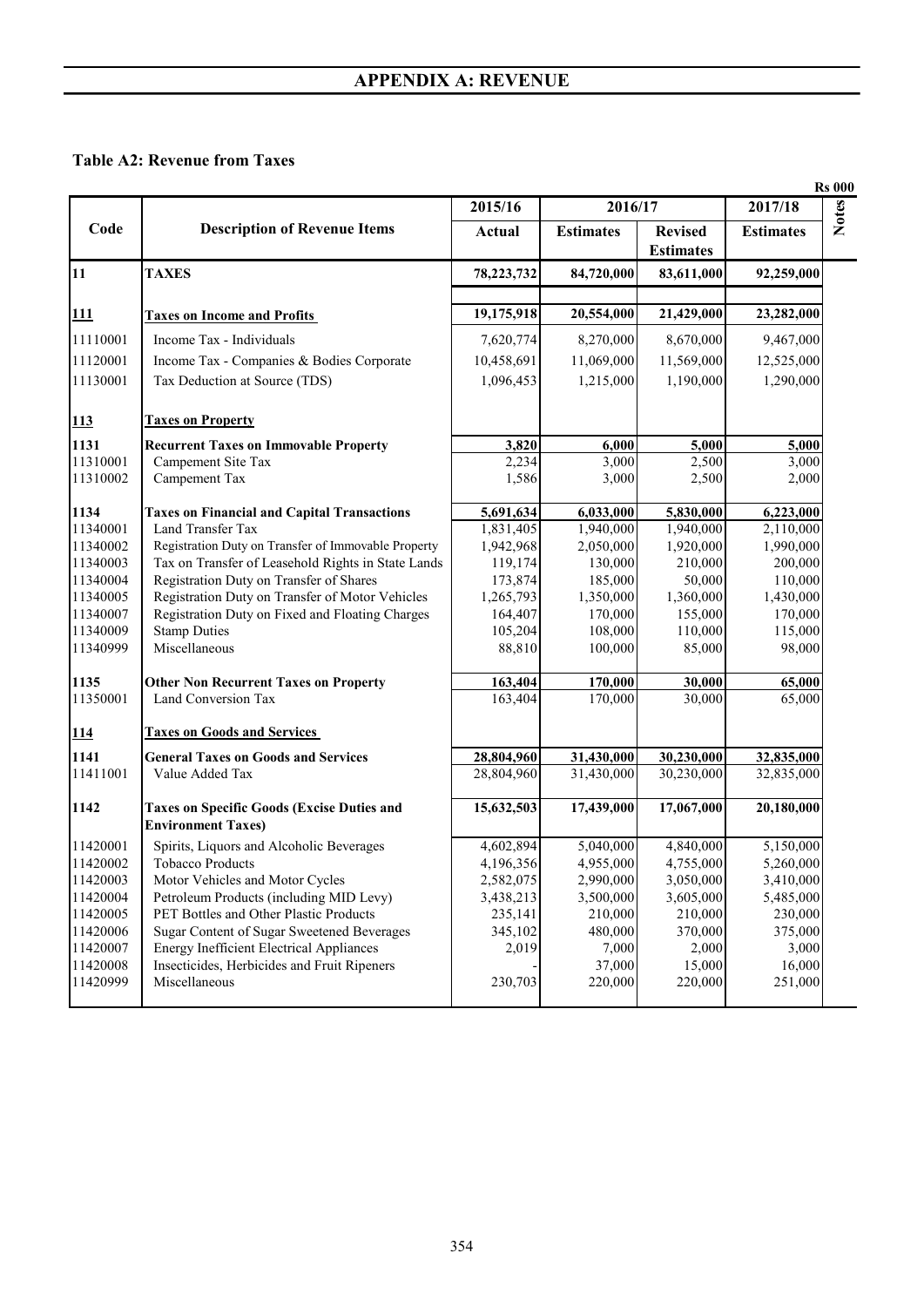#### **Table A2: Revenue from Taxes**

|          |                                                      |           |                  |                  |                  | <b>Rs 000</b> |
|----------|------------------------------------------------------|-----------|------------------|------------------|------------------|---------------|
|          |                                                      | 2015/16   | 2016/17          |                  | 2017/18          | <b>Notes</b>  |
| Code     | <b>Description of Revenue Items</b>                  | Actual    | <b>Estimates</b> | <b>Revised</b>   | <b>Estimates</b> |               |
|          |                                                      |           |                  | <b>Estimates</b> |                  |               |
| 1144     | <b>Taxes on Specific Services and Gambling</b>       | 3,162,685 | 3,560,000        | 3,595,000        | 3,825,000        |               |
| 11440001 | Taxes on the National Lottery and Other Lotteries    | 386,728   | 310,000          | 235,000          | 215,000          |               |
| 11440002 | Betting Taxes on Horse Racing, Football etc.         | 886,885   | 920,000          | 920,000          | 990,000          |               |
| 11440003 | Gaming Taxes on Casinos and Gaming Houses            | 651,577   | 750,000          | 750,000          | 810,000          |               |
| 11440004 | Passenger Fee on Air Tickets                         | 1,230,468 | 1,580,000        | 1,690,000        | 1,810,000        |               |
| 11440006 | Levy on Messaging Services                           | 7,026     |                  |                  |                  |               |
| 1145     | <b>Licence Fees</b>                                  | 2,530,320 | 2,653,000        | 2,590,000        | 2,724,000        |               |
| 11451001 | Road Motor Vehicle Licences                          | 1,429,551 | 1,525,000        | 1,500,000        | 1,600,000        |               |
| 11452002 | Company Licences                                     | 196,273   | 200,000          | 200,000          | 210,000          |               |
| 11452003 | Incorporation & Lodging Fees, Search Duty etc.       | 16,428    | 21,000           | 16,000           | 16,000           |               |
| 11452004 | <b>Tourist Enterprise Licences</b>                   | 109,680   | 115,000          | 115,000          | 115,000          |               |
| 11452005 | <b>Gambling Licences</b>                             | 437,955   | 440,000          | 440,000          | 440,000          |               |
| 11452006 | Liquor Licences                                      | 22,993    | 20,000           | 20,000           | 20,000           |               |
| 11452007 | <b>Freeport Licences</b>                             | 7,310     | 8,300            | 8,300            | 8,300            |               |
| 11452008 | Pharmacy Licences                                    | 1,343     | 2,200            | 2,000            | 2,000            |               |
| 11452009 | <b>Fishing Vessel Licences</b>                       | 52,950    | 53,000           | 40,000           | 54,000           |               |
| 11452010 | Work/Occupation Permits                              | 203,303   | 210,000          | 200,000          | 210,000          |               |
| 11452011 | Registration of Factories                            | 2,767     | 3,500            | 3,000            | 3,000            |               |
| 11452012 | Registration of Associations                         | 614       | 800              | 800              | 800              |               |
| 11452013 | <b>Recruitment Licences</b>                          | 720       | 750              | 750              | 750              |               |
| 11452099 | Miscellaneous                                        | 48,433    | 53,450           | 44,150           | 44,150           |               |
| 115      | <b>Taxes on International Trade and Transactions</b> | 1,343,142 | 1,150,000        | 1,200,000        | 1,305,000        |               |
| 11510001 | <b>Customs Duties</b>                                | 1,343,142 | 1,150,000        | 1,200,000        | 1,305,000        |               |
| 116      | <b>Other Taxes</b>                                   | 1,715,347 | 1,725,000        | 1,635,000        | 1,815,000        |               |
| 11610002 | Corporate Social Responsibility                      | 147,451   |                  |                  |                  |               |
| 11611001 | <b>Environment Protection Fee</b>                    | 402,607   | 420,000          | 380,000          | 405,000          |               |
| 11611002 | Advertising Structure Fee                            | 63,904    | 70,000           | 70,000           | 70,000           |               |
| 11612001 | Special Levy on Banks                                | 771,496   | 850,000          | 850,000          | 950,000          |               |
| 11612002 | Solidarity Levy on Telecommunication Companies       | 307,890   | 355,000          | 305,000          | 355,000          |               |
| 11620001 | Mauritius Revenue Authority - Penalties              | 21,999    | 30,000           | 30,000           | 35,000           |               |
|          |                                                      |           |                  |                  |                  |               |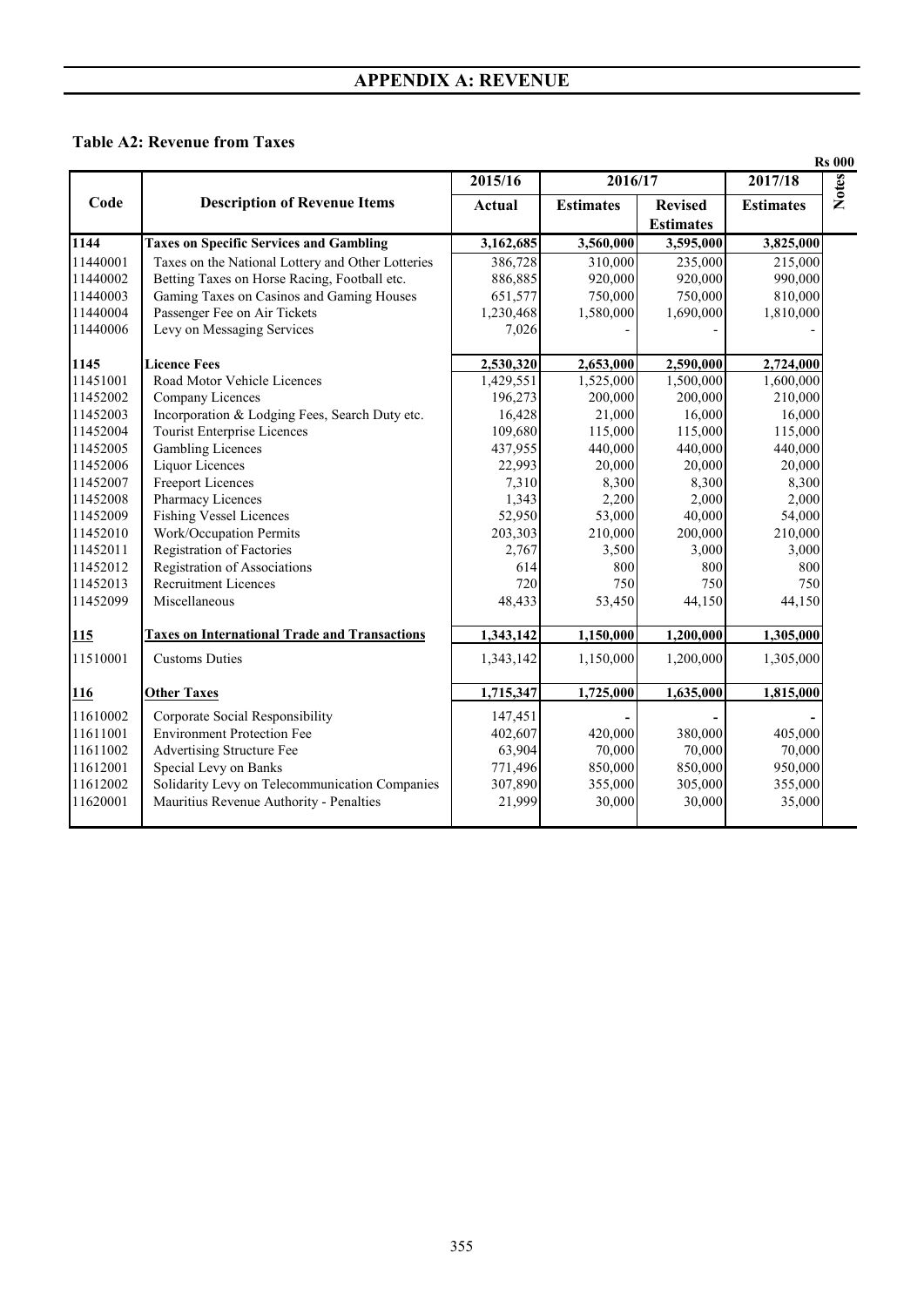## **Table A3: Revenue from Social Contributions**

|                      |                                                                                                         |                  |                  |                                    |                  | <b>Rs</b> 000 |
|----------------------|---------------------------------------------------------------------------------------------------------|------------------|------------------|------------------------------------|------------------|---------------|
|                      |                                                                                                         | 2015/16          | 2016/17          |                                    | 2017/18          | <b>Notes</b>  |
| Code                 | <b>Description of Revenue Items</b>                                                                     | Actual           | <b>Estimates</b> | <b>Revised</b><br><b>Estimates</b> | <b>Estimates</b> |               |
| 12                   | <b>SOCIAL CONTRIBUTIONS</b>                                                                             | 1,375,242        | 1,417,000        | 1,400,000                          | 1,545,000        |               |
| <u>121</u>           | <b>Social Security Contributions</b>                                                                    | 1,020,002        | 1,050,000        | 1,033,000                          | 1,173,000        |               |
| 12110001             | Employee Contribution under Pension Scheme                                                              | 1,020,002        | 1,050,000        | 1,033,000                          | 1,173,000        |               |
| <u> 122</u>          | <b>Other Social Contributions</b>                                                                       | 355,240          | 367,000          | 367,000                            | 372,000          |               |
| 12210001<br>12211001 | Civil Service Family Protection Scheme<br>Retiring Allowance Scheme for Members of<br>National Assembly | 348,778<br>6,462 | 360,000<br>7.000 | 360,000<br>7.000                   | 365,000<br>7.000 |               |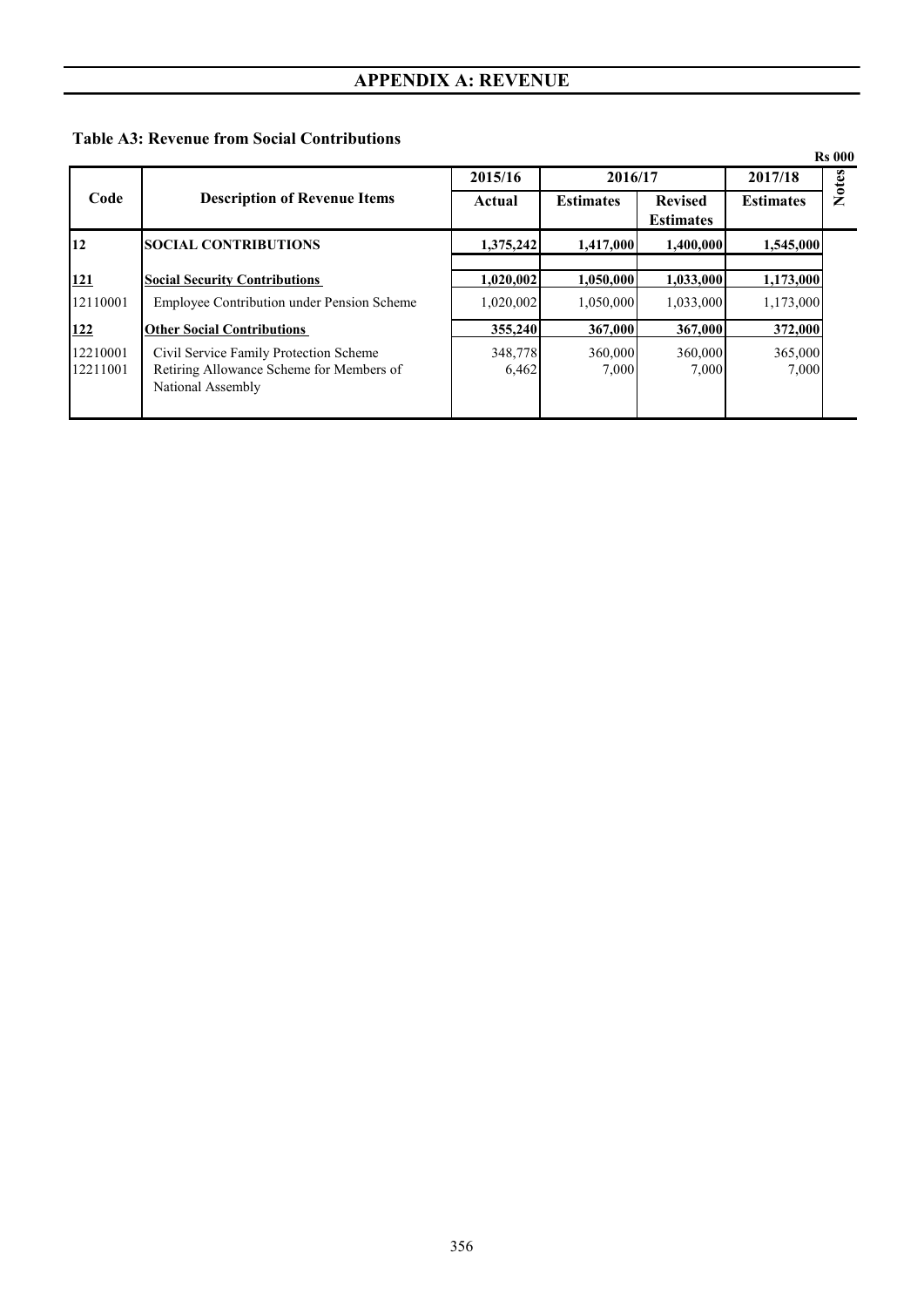|          |                                                           |               |                  | <b>Rs 000</b>                      |                  |              |
|----------|-----------------------------------------------------------|---------------|------------------|------------------------------------|------------------|--------------|
|          |                                                           | 2015/16       | 2016/17          |                                    | 2017/18          | <b>Notes</b> |
| Code     | <b>Description of Revenue Items</b>                       | <b>Actual</b> | <b>Estimates</b> | <b>Revised</b><br><b>Estimates</b> | <b>Estimates</b> |              |
| 14       | <b>OTHER REVENUE</b>                                      | 6,418,761     | 7,850,000        | 6,789,000                          | 5,721,000        |              |
| 141      | <b>Property Income</b>                                    |               |                  |                                    |                  |              |
| 1411     | <b>Interest</b>                                           | 359,998       | 405,000          | 245,000                            | 423,000          |              |
| 14110002 | Central Electricity Board                                 | 38,386        | 25,075           | 7,658                              | 2,677            |              |
| 14110003 | Central Water Authority                                   | 125,061       | 106,113          | 75,110                             | 98,454           |              |
| 14110004 | Mauritius Housing Company Ltd                             | 365           | 303              | 303                                | 240              |              |
| 14110006 | National Transport Corporation                            | 120           | 120              | 120                                | 120              |              |
| 14110008 | Rose Belle Sugar Estate                                   | 234           | 1,084            | 1,084                              | 3,272            |              |
| 14110009 | National Housing Development Company Ltd                  | 15,552        | 21,159           | 14,705                             | 20,294           |              |
| 14110010 | Business Parks of Mauritius Ltd                           | 3,666         | 7,177            | 6,958                              |                  |              |
| 14110011 | Industrial and Vocational Training Board                  | 2,959         |                  | 50                                 |                  |              |
| 14110012 | Development Bank of Mauritius Ltd                         | 7,154         | 6,803            | 3,153                              | 6,242            |              |
| 14110015 | Airports of Mauritius Co Ltd                              | 5,881         | 5,181            | 6,581                              | 9,515            |              |
| 14110020 | Cargo Handling Corporation Ltd                            |               |                  |                                    | 10,800           |              |
| 14110021 | Airport Terminal Operations Ltd                           |               |                  |                                    | 5,400            |              |
| 14110022 | Landscope (Mauritius) Ltd (ex-BPML)                       |               |                  |                                    | 7,177            |              |
| 14110050 | Loans to Government Officers                              | 103,594       | 105,000          | 106,690                            | 105,000          |              |
| 14110051 | Investment of Surplus Balances                            | 50,237        | 16,246           | 15,267                             | 21,837           |              |
| 14110054 | District Council of Pamplemousses                         | 2,084         | 1,654            | 1,849                              | 1,549 f(1)       |              |
| 14110055 | Mauritius Shipping Corporation                            |               | 1,883            |                                    | 713              |              |
| 14110056 | Mauritius Cane Industry Authority                         | 310           | 298              | 296                                | 280              |              |
| 14110057 | Wastewater Management Authority                           |               | 100,580          |                                    | 107,791          |              |
| 14110071 | Irrigation Authority                                      |               | 820              |                                    | 913              |              |
| 14110200 | Rodrigues Regional Assembly                               | 12            | 504              | 239                                | 398              |              |
| 14110999 | Miscellaneous                                             | 4,384         | 5,000            | 4,937                              | 20,328           |              |
| 1412     | <b>Dividends</b>                                          | 319,268       | 1,238,500        | 291,000                            | 525,000          |              |
| 14120002 | Air Mauritius Ltd                                         |               |                  | 8,565                              | 10,000           |              |
| 14120004 |                                                           |               |                  | 30,000                             |                  |              |
|          | <b>SBM Holdings Ltd</b>                                   | 59,810        | 94,500           |                                    | 65,000           |              |
| 14120005 | State Investment Corporation Ltd<br>Mauritius Telecom Ltd |               | 400,000          |                                    | 300,000          |              |
| 14120006 |                                                           | 220,779       | 410,000          |                                    |                  |              |
| 14120008 | Airports of Mauritius Co Ltd                              |               | 290,000          | 211,000                            | 100,000          |              |
| 14120009 | State Informatics Ltd                                     | 6,687         | 10,000           | 7,000                              | 10,000<br>30,000 |              |
| 14120010 | Mauritius Housing Company Ltd                             | 23,341        | 24,000           | 24,000                             |                  |              |
| 14120999 | Miscellaneous                                             | 8,650         | 10,000           | 10,435                             | 10,000           |              |
| 1413     | <b>Withdrawals from Income of Quasi Corporations</b>      | 2,289,255     | 2,940,000        | 2,940,000                          | 1,560,000        |              |
| 14130005 | Information & Communication Technology Authority          | 40,000        | 190,000          | 190,000                            | 210,000          |              |
| 14130007 | Financial Services Commission                             | 699,255       | 950,000          | 950,000                            | 750,000          |              |
| 14130008 | Mauritius Ports Authority                                 | 100,000       | 100,000          | 100,000                            | 100,000          |              |
| 14130009 | <b>State Trading Corporation</b>                          | 1,450,000     | 1,700,000        | 1,700,000                          | 500,000          |              |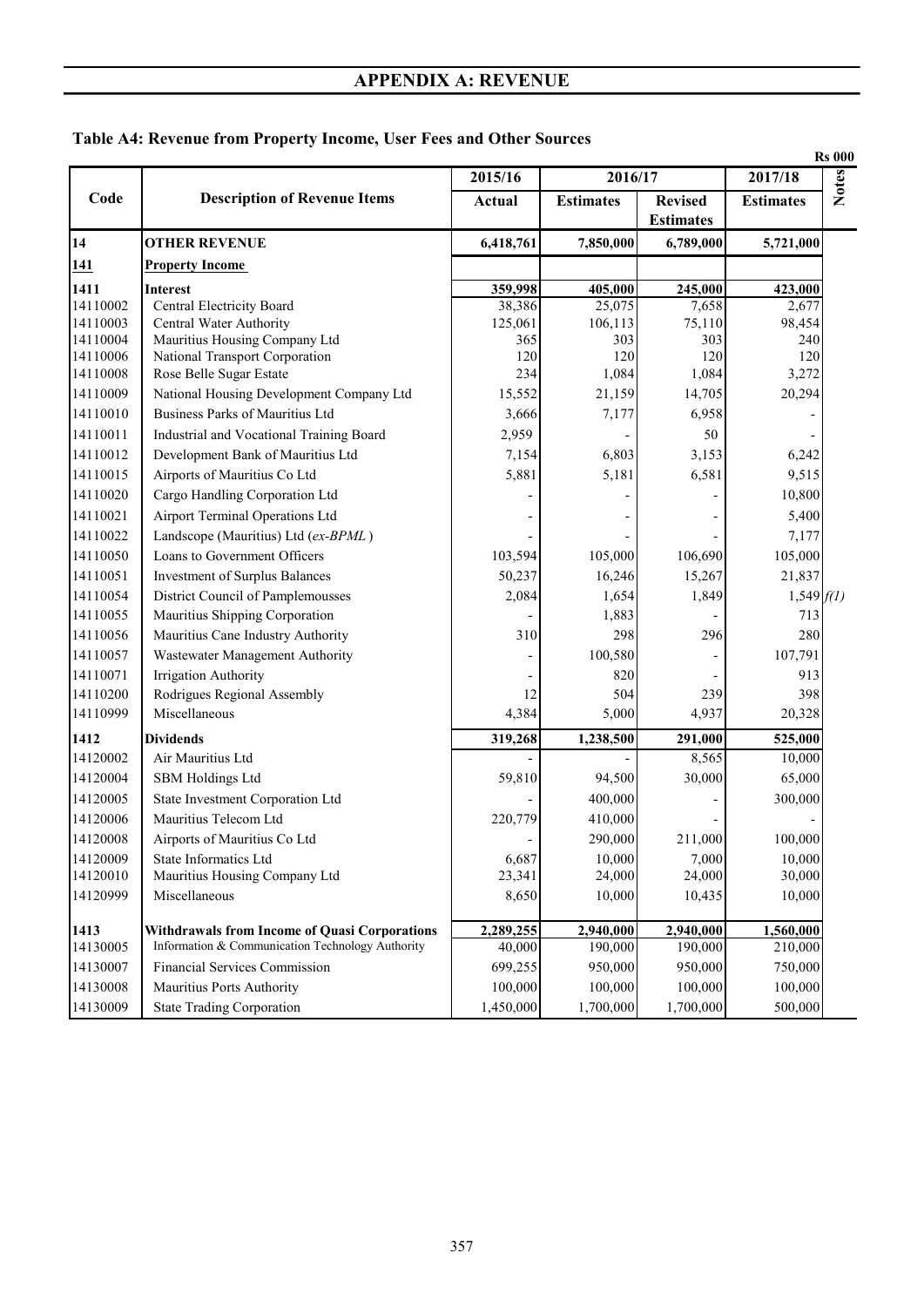|  |  |  |  | Table A4: Revenue from Property Income, User Fees and Other Sources |  |
|--|--|--|--|---------------------------------------------------------------------|--|
|  |  |  |  |                                                                     |  |

|            |                                                      |               |                  |                                    |                  | <b>Rs 000</b> |
|------------|------------------------------------------------------|---------------|------------------|------------------------------------|------------------|---------------|
|            |                                                      | 2015/16       | 2016/17          |                                    | 2017/18          | <b>Notes</b>  |
| Code       | <b>Description of Revenue Items</b>                  | <b>Actual</b> | <b>Estimates</b> | <b>Revised</b><br><b>Estimates</b> | <b>Estimates</b> |               |
| 1415       | <b>Rent and Royalties</b>                            | 960,567       | 995,000          | 970,000                            | 1,030,000        |               |
| 14150002   | Campement Site Lease                                 | 268,918       | 315,000          | 215,000                            | 220,000          |               |
| 14150003   | Other Land Leases                                    | 676,925       | 680,000          | 740,000                            | 795,000          |               |
| 14150005   | Shooting and Fishing Lease                           | 14,724        |                  | 15,000                             | 15,000           |               |
| <u>142</u> | <b>Sales of Goods and Services</b>                   |               |                  |                                    |                  |               |
| 1422       | <b>Administrative Fees</b>                           | 1,266,279     | 1,271,500        | 1,202,000                          | 1,316,000        |               |
|            | Judiciary                                            | 41,293        | 41,200           | 38,000                             | 42,300           |               |
| 14220001   | <b>Court Fees</b>                                    | 37,130        | 37,000           | 34,000                             | 38,000           |               |
| 14220002   | Ushers' and Interpreters' Fees                       | 4,163         | 4,200            | 4,000                              | 4,300            |               |
|            | <b>Civil Status</b>                                  | 25,044        | 25,200           | 25,800                             | 26,100           |               |
| 14220010   | Issue of Civil Status Certificates                   | 4,373         | 4,500            | 5,000                              | 5,000            |               |
| 14220011   | Fees for Celebration of Civil Marriage               | 13,253        | 13,200           | 13,300                             | 13,500           |               |
| 14220012   | Fees for National Identity Cards                     | 7,418         | 7,500            | 7,500                              | 7,600            |               |
|            | <b>Home Affairs</b>                                  | 11,072        | 14,000           | 14,300                             | 15,000           |               |
| 14220020   | Issue of Certificates in Connection with Citizenship | 7,830         | 8,000            | 7,700                              | 8,000            |               |
| 14220022   | Processing Fees for Apostille Services               | 3,242         | 6,000            | 6,600                              | 7,000            |               |
|            | <b>External Communications</b>                       | 264,345       | 278,500          | 281,000                            | 285,500          |               |
| 14220031   | Route Air Navigation Charge                          | 126,811       | 136,000          | 135,000                            | 136,500          |               |
| 14220032   | Other Civil Aviation Charges                         | 89,251        | 92,500           | 95,000                             | 96,000           |               |
| 14220034   | Scheme of Charge                                     | 48,283        | 50,000           | 51,000                             | 53,000           |               |
|            | <b>Arts and Culture</b>                              | 3,067         | 3,300            | 980                                | 1,270            |               |
| 14220040   | Fees for Cinema, Video and Theatre Censorship        | 2,881         | 3,100            | 800                                | 1,000            |               |
| 14220041   | <b>Archives Fees</b>                                 | 186           | 200              | 180                                | 270              |               |
|            | <b>Shipping</b>                                      | 7,997         | 8,600            | 8,300                              | 8,400            |               |
| 14220060   | Ship Registration Fees                               | 17            | 100              | 100                                | 100              |               |
| 14220061   | <b>Annual Fees</b>                                   | 7,979         | 8,500            | 8,200                              | 8,300            |               |
|            | <b>Legal Metrology</b>                               | 4,931         | 5,150            | 5,000                              | 5,200            |               |
| 14220070   | Duty on Scales                                       | 4,931         | 5,150            | 5,000                              | 5,200            |               |
|            | <b>National Audit Office</b>                         | 15,080        | 15,500           | 15,700                             | 15,500           |               |
| 14220080   | Reimbursement towards Cost of Audit Services         | 15,080        | 15,500           | 15,700                             | 15,500           |               |
|            | <b>Electoral Commissioner's Office</b>               |               |                  | 9,000                              | 12,000           |               |
| 14220090   | Refund of Electoral Expenses                         |               |                  | 9,000                              | 12,000           |               |
|            | Police                                               | 172,832       | 173,050          | 133,700                            | 227,350          |               |
| 14220100   | Fees for Police Services                             | 109,560       | 112,000          | 60,000                             | 114,000          |               |
| 14220101   | Helicopter and Aircraft Services                     | 8,846         | 5,000            | 15,000                             | 9,000            |               |
| 14220102   | Issue of Passports                                   | 47,719        | 49,000           | 51,400                             | 52,000           |               |
| 14220103   | Issue of Accident Report Form                        | 50            | 50               | 100                                | 50               |               |
| 14220104   | Fees for Driving Test                                |               |                  |                                    | 45,000 $f(2)$    |               |
| 14220105   | Fees for Certificate of Character                    | 6,657         | 7,000            | 7,200                              | 7,300 $f(3)$     |               |
|            | Health                                               | 17,996        | 18,700           | 29,800                             | 31,700           |               |
| 14220110   | Central Health Laboratory Fees                       | 9,914         | 10,500           | 10,000                             | 11,000           |               |
| 14220112   | Overtime Fees                                        | 2,565         | 2,600            | 2,400                              | 2,700            |               |
| 14220113   | Vaccination Fees                                     | 3,179         | 3,200            | 15,000                             | 15,500           |               |
|            |                                                      |               |                  |                                    |                  |               |
| 14220114   | Fumigation and Disinfection Fees                     | 2,338         | 2,400            | 2,400                              | 2,500            |               |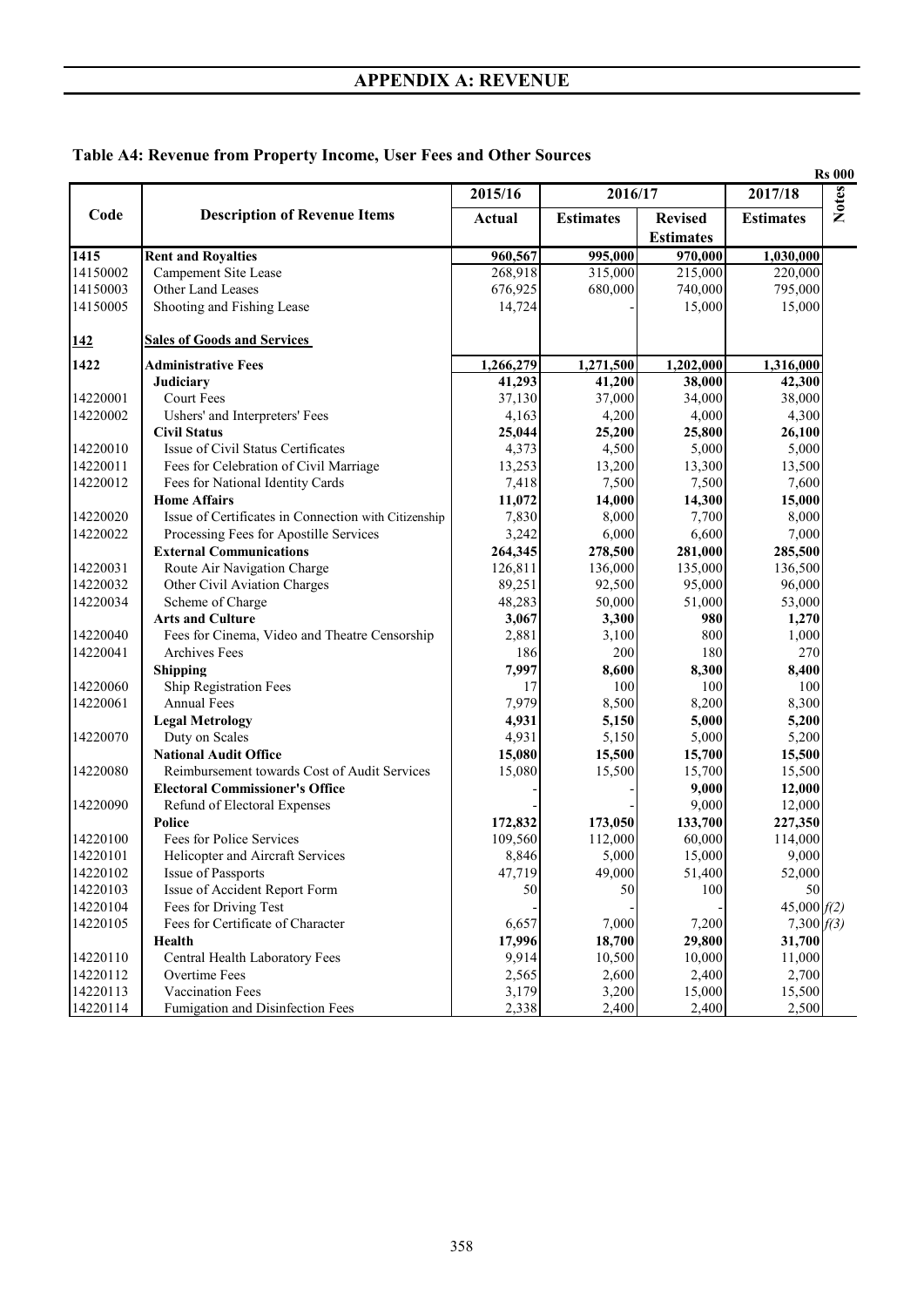|          |                                                       |         |                  |                  |                  | <b>Rs 000</b> |
|----------|-------------------------------------------------------|---------|------------------|------------------|------------------|---------------|
|          |                                                       | 2015/16 | 2016/17          |                  | 2017/18          | <b>Notes</b>  |
| Code     | <b>Description of Revenue Items</b>                   | Actual  | <b>Estimates</b> | <b>Revised</b>   | <b>Estimates</b> |               |
|          |                                                       |         |                  | <b>Estimates</b> |                  |               |
|          | <b>Agriculture</b>                                    | 40,026  | 64,050           | 43,370           | 70,800           |               |
| 14220120 | Fees for Veterinary Services                          | 208     | 250              | 300              | 350              |               |
| 14220121 | Importation Fees (Agricultural Produce)               | 4,133   | 4,500            | 4,320            | 5,000            |               |
| 14220123 | Pest Control for Fruit Trees                          |         | 150              |                  |                  |               |
| 14220124 | <b>Ouarantine Fees</b>                                | 2,358   | 450              | 2,400            | 3,000            |               |
| 14220127 | Sterilisation, Post Mortem Analysis and               | 351     |                  | 350              | 450              |               |
|          | <b>Export Fees</b>                                    |         |                  |                  |                  |               |
| 14220128 | Reimbursement towards Cost of National Parks          |         | 25,000           |                  | 25,000           |               |
|          | and Conservation Service                              |         |                  |                  |                  |               |
| 14220129 | Clearance Fees and Other Fees for Tobacco Products    | 24,292  | 25,000           | 21,000           | 22,000           |               |
| 14220130 | Clearance Fees and Other Fees for Tea Products        | 8,684   | 8,700            | 15,000           | 15,000           |               |
|          | <b>Fisheries</b>                                      | 24,501  |                  | 11,000           | 20,270           |               |
| 14220141 | Processing Fees for Inspection                        | 4,251   | 12,000<br>5,000  | 4,000            | 4,500            |               |
| 14220142 | Fees to Operate in Marine Protected Areas             | 1,559   | 1,800            | 1,600            | 1,700            |               |
| 14220143 | Fees for Services Provided at the Competent           | 4,809   | 5,200            | 5,400            | 5,600            |               |
|          | Authority - Seafood                                   |         |                  |                  |                  |               |
| 14220144 | <b>Fishing Access Rights</b>                          | 13,881  |                  |                  | 8,470            |               |
|          | <b>Assay Office</b>                                   | 2,545   | 2,600            | 2,500            | 3,600            |               |
| 14220151 | Assaying and Marking Fees                             | 2,545   | 2,600            | 2,500            | 3,600            |               |
|          | <b>Treasury</b>                                       | 1,339   | 1,800            | 700              | 700              |               |
| 14220160 | Pension Contribution Reimbursements                   | 425     | 600              | 200              | 200              |               |
| 14220161 | Compensation iro Government-owned Vehicles            | 914     | 1,200            | 500              | 500              |               |
|          | <b>Mauritius Revenue Authority</b>                    | 101,410 | 104,000          | 95,000           | 98,925           |               |
| 14220165 | Overtime and Supervision Fees                         | 18,502  | 19,000           | 23,000           | 23,925           |               |
| 14220168 | Fees for Tax Residency Certificates and Tax Rulings   | 82,908  | 85,000           | 72,000           | 75,000           |               |
|          | <b>Education</b>                                      | 6       | 10               | 10               | 10               |               |
| 14220170 | <b>Education Fees</b>                                 | 6       | 10               | 10               | 10               |               |
|          | <b>Public Infrastructure</b>                          | 2,716   | 3,000            | 2,300            | 2,500            |               |
| 14220180 | Materials Testing Laboratory Fees                     | 2,716   | 3,000            | 2,300            | 2,500            |               |
|          | <b>Land Transport</b>                                 | 292,754 | 235,400          | 252,000          | 191,000          |               |
| 14220190 | Fees for Examination of Motor Vehicles                | 120,318 | 46,000           | 65,000           |                  | f(4)          |
| 14220191 | Registration and Transfer of Vehicles                 | 116,095 | 127,000          | 133,000          | 84,000           |               |
| 14220192 | Issue of Student ID Cards                             | 14,547  | 17,400           | 14,000           | 15,000           |               |
| 14220194 | Reservation of Specific Registration Mark             |         |                  |                  | 50,000 $f(5)$    |               |
| 14220196 | Parking Fees                                          | 41,793  | 45,000           | 40,000           | 42,000           |               |
|          | <b>Housing and Lands</b>                              | 71,136  | 87,700           | 56,300           | 73,200           |               |
| 14220200 | Survey Fee                                            | 832     | 700              | 1,100            | 1,200            |               |
| 14220201 | Morcellement Fee                                      | 46,985  | 52,000           | 32,500           | 42,000           |               |
| 14220202 | Issue of Land Parcel Identification Number            | 23,319  | 35,000           | 22,700           | 30,000           |               |
|          | <b>Attorney-General's Office</b>                      | 2,333   | 2,550            | 3,600            | 3,850            |               |
| 14220230 | Commission on Curatelle Deposits                      | 478     | 500              | 1,100            | 1,200            |               |
| 14220232 | Processing and Registration Fees for Law Practitioner | 1,435   | 1,600            | 2,100            | 2,200            |               |
| 14220233 | Fee for Change of Name Certificate                    | 420     | 450              | 400              | 450              |               |
|          |                                                       |         |                  |                  |                  |               |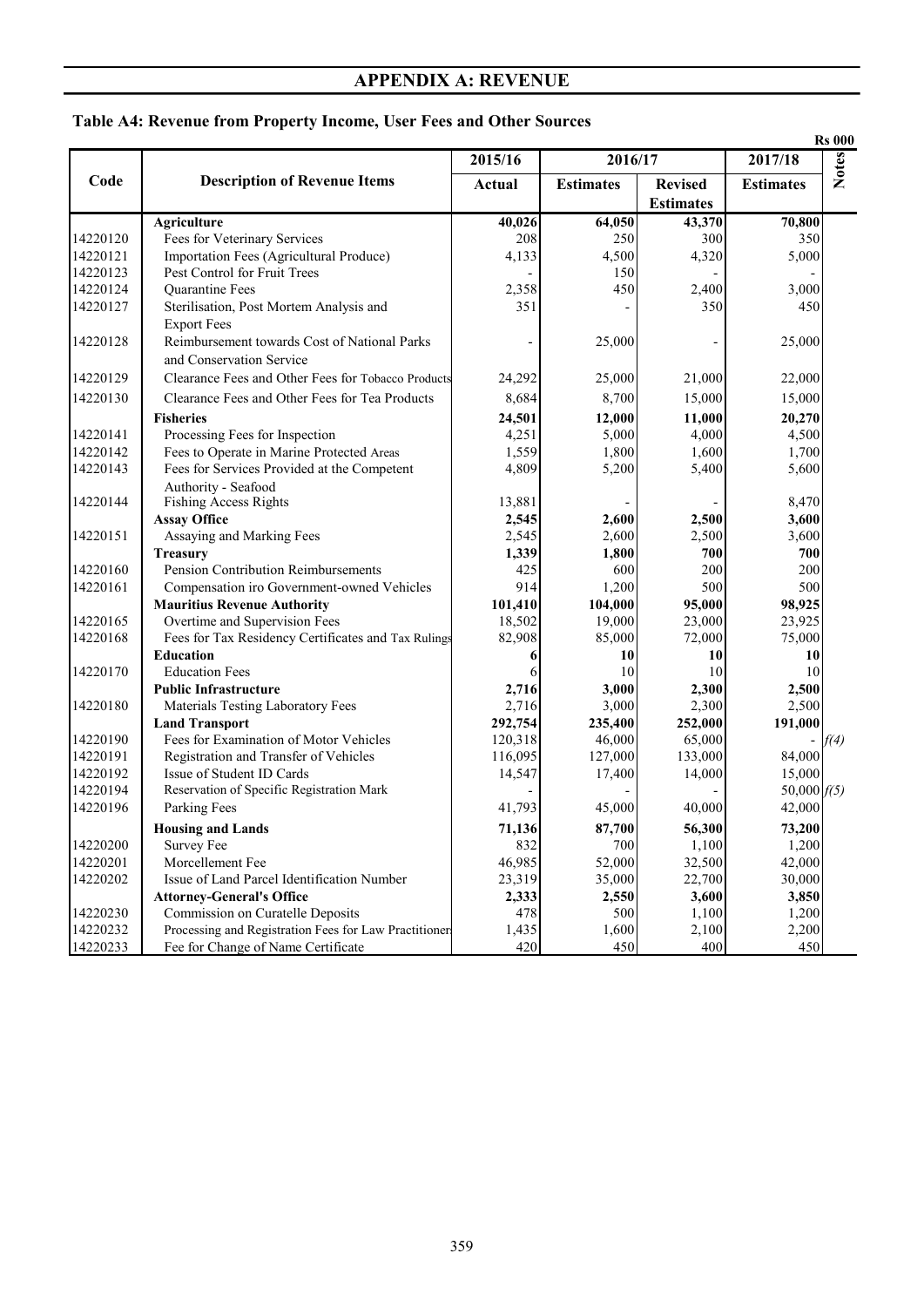|          |                                                      |               |                  | <b>Rs 000</b>                      |                  |              |
|----------|------------------------------------------------------|---------------|------------------|------------------------------------|------------------|--------------|
|          |                                                      | 2015/16       | 2016/17          |                                    | 2017/18          |              |
| Code     | <b>Description of Revenue Items</b>                  | <b>Actual</b> | <b>Estimates</b> | <b>Revised</b><br><b>Estimates</b> | <b>Estimates</b> | <b>Notes</b> |
|          | <b>Fire Services</b>                                 | 377           | 400              | 1,390                              | 1,000            |              |
| 14220240 | <b>Special Services</b>                              | 377           | 400              | 1,390                              | 1,000            |              |
|          | <b>Social Security</b>                               | 131,682       | 141,500          | 140,900                            | 146,500          |              |
| 14220250 | <b>Benefits Recovered</b>                            | 1,534         | 1,500            | 900                                | 1,500            |              |
| 14220251 | Reimbursement of Cost of NPF Administration          | 130,148       | 140,000          | 140,000                            | 145,000          |              |
|          | <b>Industrial Property Office</b>                    | 17,332        | 17,890           | 17,550                             | 18,125           |              |
| 14220260 | Trade Marks, Service Marks and Collective Marks      | 16,500        | 17,000           | 16,500                             | 17,000           |              |
| 14220261 | Patent Fees                                          | 700           | 750              | 750                                | 800              |              |
| 14220262 | <b>Industrial Designs</b>                            | 132           | 140              | 300                                | 325              |              |
|          | <b>Prison Services</b>                               | 2,496         | 2,600            | 2,400                              | 2,500            |              |
| 14220280 | <b>Prison Services</b>                               | 2,496         | 2,600            | 2,400                              | 2,500            |              |
|          | <b>Office of the Director of Public Prosecutions</b> | 261           | 300              | 200                                | 200              |              |
| 14220291 | Provision of Briefs to Counsels                      | 261           | 300              | 200                                | 200              |              |
|          | <b>Board of Investment</b>                           | 5,280         | 5,500            | 5,000                              | 5,500            |              |
| 14220300 | Processing Fee on Application for Acquisition of     | 5,280         | 5,500            | 5,000                              | 5,500            |              |
|          | IRS, RES and IHS                                     |               |                  |                                    |                  |              |
|          | <b>Technology, Communication and Innovation</b>      | 6,430         | 7,000            | 6,200                              | 7,000            |              |
| 14220310 | Data Controller Registration and Renewal Fee         | 6,430         | 7,000            | 6,200                              | 7,000            |              |
| 1423     | <b>Incidental Sales by Non Market Establishments</b> | 159,792       | 93,100           | 130,000                            | 92,000           |              |
|          | <b>Government Information Service</b>                |               | 5                |                                    |                  |              |
| 14230010 | Sale of Overseas News                                |               | 5                |                                    |                  |              |
|          | <b>Meteorological Services</b>                       | 15,621        | 16,470           | 16,235                             | 16,850           |              |
| 14230020 | Sale of Weather Data                                 | 15,597        | 16,445           | 16,225                             | 16,820           |              |
| 14230021 | Sale of Ephemerides                                  | 24            | 25               | 10                                 | 30               |              |
|          | <b>Government Printing</b>                           | 17,954        | 13,500           | 14,500                             | 15,000           |              |
| 14230030 | Sale of Publications                                 | 17,954        | 13,500           | 14,500                             | 15,000           |              |
|          | <b>Agriculture</b>                                   | 13,845        | 14,400           | 15,100                             | 15,300           |              |
| 14230041 | Sale of Seeds                                        | 2,478         | 2,700            | 2,700                              | 2,800            |              |
| 14230042 | Sale of Plants, Fruits and Agricultural Produce      | 5,900         | 6,000            | 6,500                              | 7,000            |              |
| 14230044 | Sale of Poultry and Eggs                             | 3,841         | 3,900            | 3,100                              | 2,500            |              |
| 14230046 | Sale of Forest Produce                               | 1,626         | 1,800            | 2,800                              | 3,000            |              |
|          | <b>Fisheries</b>                                     | 22            | 30               | 15                                 | 20               |              |
| 14230060 | Sale of Produce                                      | 22            | 30               | 15                                 | 20               |              |
|          | <b>Housing and Lands</b>                             | 901           | 955              | 600                                | 730              |              |
| 14230070 | Sale of Sand                                         | 3             | 5                | 25                                 | 30               |              |
| 14230071 | Sale of Maps, Reproductions and Copyright Fees       | 899           | 950              | 575                                | 700              |              |
|          | <b>Prison Services</b>                               | 1,440         | 1,540            | 1,550                              | 1,000            |              |
| 14230080 | Sale of Farm Produce                                 | 1,400         | 1,500            | 1,550                              | 1,000            |              |
| 14230081 | Sale of Concrete Blocks                              | 40            | 40               |                                    |                  |              |
|          | Health                                               | 1,054         | 1,200            | 1,000                              | 1,100            |              |
| 14230090 | Sale of Drugs, Serum and Sundry Appliances           | 1,054         | 1,200            | 1,000                              | 1,100            |              |
|          | <b>Treasury</b>                                      | 3,942         | 5,000            | 5,000                              | 6,000            |              |
| 14230100 | Sale of Stores                                       | 3,942         | 5,000            | 5,000                              | 6,000            |              |
|          | <b>Public Utilities</b>                              | 105,012       | 40,000           | 76,000                             | 36,000           |              |
| 14230110 | Sale of Ground Water                                 | 105,012       | 40,000           | 76,000                             | 36,000           |              |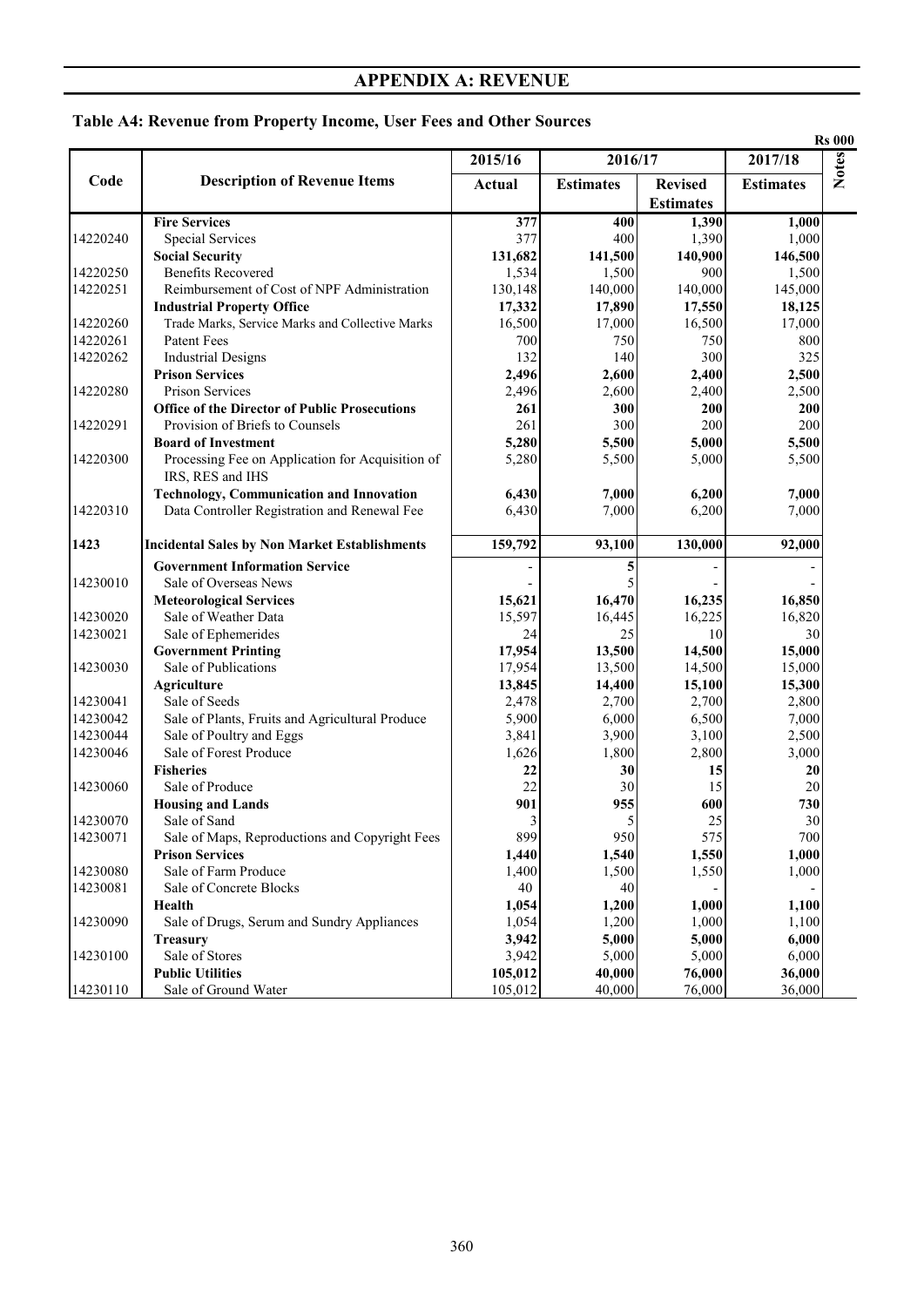|          |                                                                             |         |                  |                                    |                  | <b>Rs 000</b> |
|----------|-----------------------------------------------------------------------------|---------|------------------|------------------------------------|------------------|---------------|
|          |                                                                             | 2015/16 | 2016/17          |                                    | 2017/18          | <b>Notes</b>  |
| Code     | <b>Description of Revenue Items</b>                                         | Actual  | <b>Estimates</b> | <b>Revised</b><br><b>Estimates</b> | <b>Estimates</b> |               |
| 14299    | <b>Miscellaneous Sales of Goods and Services</b>                            | 296,995 | 330,400          | 362,000                            | 340,000          |               |
| 14299001 | Judiciary                                                                   | 8,497   | 8,500            | 8,500                              | 8,600            |               |
| 14299004 | Land Transport                                                              | 63,234  | 56,500           | 56,500                             | 58,500           |               |
| 14299005 | Police                                                                      | 51,283  | 54,000           | 55,000                             | 56,000           |               |
| 14299006 | Health                                                                      | 16,537  | 28,000           | 26,000                             | 28,000           |               |
| 14299007 | Agriculture                                                                 | 5,418   | 6,700            | 3,000                              | 3,000            |               |
| 14299008 | Fisheries                                                                   | 5,154   | 5,300            | 5,300                              | 5,400            |               |
| 14299009 | Treasury                                                                    | 243     | 200              | 800                                | 200              |               |
| 14299010 | Education                                                                   | 7,077   | 7,500            | 12,800                             | 9,500            |               |
| 14299011 | Public Infrastructure                                                       | 458     | 700              | 100                                | 100              |               |
| 14299012 | Labour                                                                      | 2,503   | 2,600            | 2,000                              | 2,500            |               |
| 14299013 | Attorney-General's Office                                                   | 676     | 7,000            | 11,000                             | 7,000            |               |
| 14299014 | Fire Services                                                               | 1,256   | 1,300            | 1,000                              | 1,000            |               |
| 14299016 | Rental of Government Property (Buildings)                                   | 5,709   | 6,000            | 12,000                             | 12,000           |               |
| 14299017 | Overpayment Made in Previous Years                                          | 39,553  | 40,000           | 40,000                             | 40,000           |               |
| 14299018 | Commission on Salary Deductions                                             | 1,510   | 1,600            | 1,500                              | 1,600            |               |
| 14299019 | Shipping                                                                    |         | 7,500            | 6,000                              | 6,500            |               |
| 14299999 | Miscellaneous                                                               | 87,889  | 97,000           | 120,500                            | 100,100          |               |
| 143      | <b>Fines, Penalties and Forfeits</b>                                        | 244,244 | 249,500          | 250,000                            | 280,000          |               |
| 14310001 | Judicial                                                                    | 218,153 | 220,000          | 225,000                            | 250,000          |               |
| 14310002 | Road Transport - Penalty Fees for Parking Offences                          | 14,065  | 16,500           | 11,000                             | 15,000           |               |
| 14310003 | Treasury                                                                    | 12,026  | 13,000           | 14,000                             | 15,000           |               |
| 145      | <b>Miscellaneous Revenue</b>                                                | 522,363 | 327,000          | 399,000                            | 155,000          |               |
| 14599003 | Transfer of Surplus Cash Balances from                                      | 355,199 | 145,000          | 145,000                            |                  |               |
|          | Miscellaneous Statutory Bodies and Special Funds                            |         |                  |                                    |                  |               |
| 14599004 | Contribution in respect of Tourism Development                              | 10,495  | 27,000           |                                    | 10,000           |               |
| 14599999 | Projects on State Lands<br>Other Miscellaneous, incl. Unidentified Revenues | 156,669 | 155,000          | 254,000                            | 145,000          |               |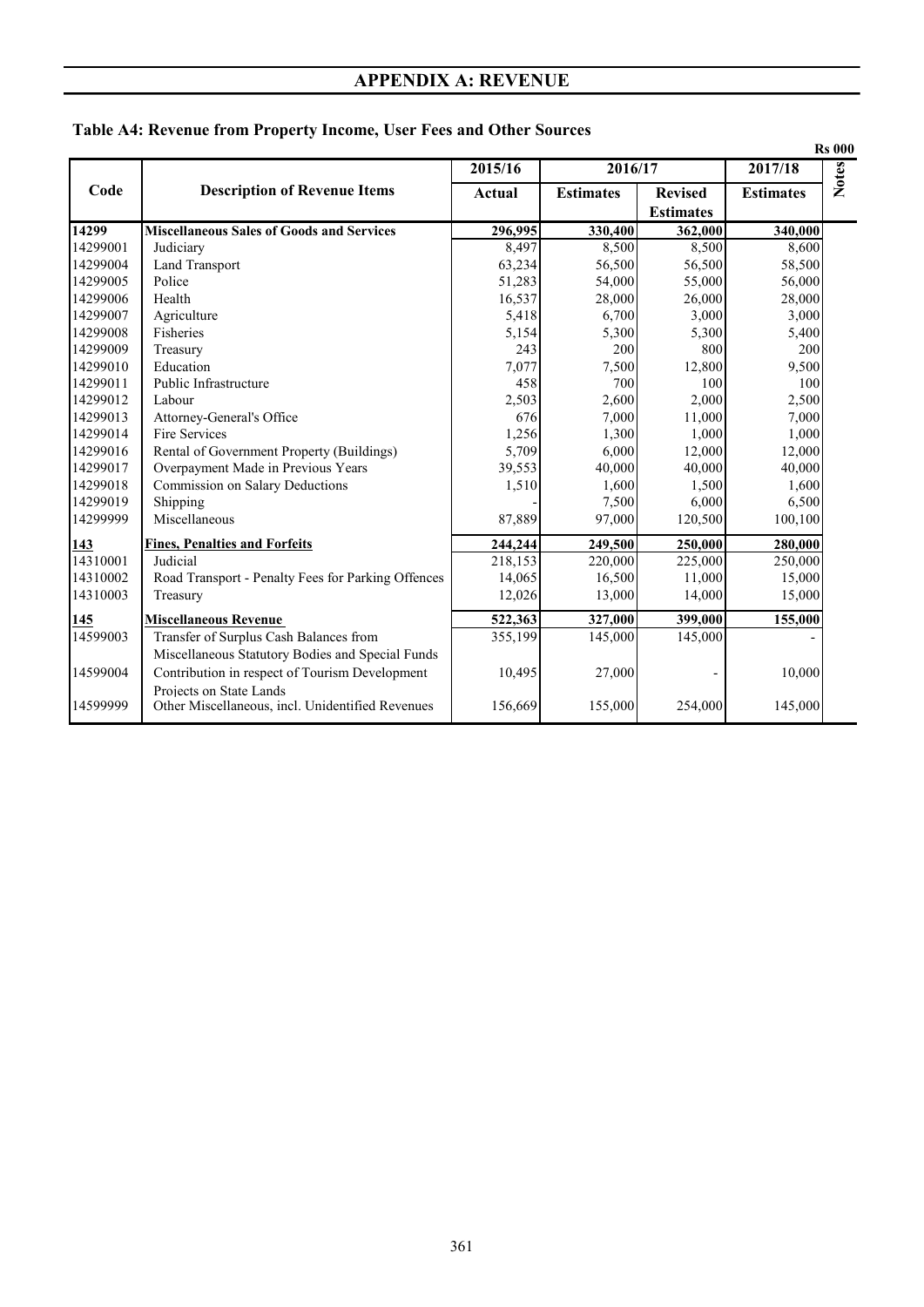#### **Table A5: Revenue from External Grants and Transfers**

| <b>Notes</b><br>2016/17<br>2017/18<br>2015/16<br>Code<br><b>Description of Revenue Items</b><br><b>Estimates</b><br><b>Revised</b><br><b>Estimates</b><br><b>Actual</b><br><b>Estimates</b><br><b>EXTERNAL GRANTS</b><br>333,394<br>2,890,000<br>6,413,000<br>6,978,000<br><b>Grants from Foreign Governments</b><br>114,943<br><u>131</u><br>4,730,405<br>1,806,750<br>6,300,000<br>Government of Australia<br>15,405<br>18,500<br>21,000<br>13120300<br>Government of the People's Republic of China<br>114,544<br>330,000<br>4,250<br>629,000<br>Government of the Republic of India<br>13120301<br>4,085,000<br>1,669,000<br>5,386,000<br>13120302<br>Government of United Kingdom<br>399<br>13120501<br>Government of Japan<br>300,000<br>115,000<br>264,000 f(6)<br><b>Grants from International Organisations</b><br>218,451<br>1,682,595<br>1,083,250<br>678,000<br>17,394<br>Global Fund to Fight AIDS, Tuberculosis and Malaria<br>31,300<br>31,300<br>31,300<br>AFD - Programme de Renforcement des Capacités<br>Commerciales<br>13210003<br>GEF - Persistent Organic Pollutants<br>310<br>GEF - Energy Efficiency and Conservation<br>13210004<br>19,702<br>13210005<br>ADB - Debt Management<br>1,907<br>13210006<br>ADB - Statistical Capacity Building<br>4,835<br>12,200<br>8,455<br>AFD - Consultancy on Development of Action Plan<br>278<br>653<br>13210027<br>for Land Drainage Authority<br>AFD - Consultancy for National Disaster Risk<br>13210028<br>519<br>Reduction and Management Centre<br>AFD - Consultancy for Urban Planning Project<br>13210029<br>6,155<br>AFD - Restructuring of Employment Information<br>13210032<br>1,765<br>800<br>4,700<br>Centres<br>AFD - Study on Operation and Productivity of<br>12,000<br>12,000<br><b>CHCL</b><br>AFD - Formation Professionelle<br>21,340<br>11,190<br>13210035<br>AFD - Technical Assistance Energy Planning<br>10,000<br>2,101<br>8,105<br>13210036<br>AFD - Study on Transport<br>4,655<br>4,476<br>13210037<br>AFD - Consutancy for Smart Cities<br>6,210<br>AFD - Study on Waste Recycling and Resource<br>13210038<br>5,820<br>5,807<br>7,311<br><b>Recovery Strategy</b><br>GEF - Nationally Appropriate Mitigation Action<br>13210040<br>9,052<br>1,400<br>560<br>13210041<br>GEF - Third National Communication<br>1,868<br>8,782<br>8,170<br>4,320<br>13210042<br>GEF - Water Resources Management in Indian Ocean<br>15,700<br>-<br>188<br>13210043<br>GEF - Minimata Convention on Mercury<br>3,225<br>1,630<br>2,217<br>GEF - Biennial Update<br>5,624<br>618<br>6,484<br>GEF - Mainstreaming Biodiversity into the<br>7,020<br>10,500<br>Management of the Coastal Zone<br>GEF - National Implementation Plan on Persistent<br>1,061<br>Organic Pollutants<br>GCF - Readiness and Preparatory Support Programme<br>13210055<br>5,265<br>8,750<br>GCF - Transformational Shift to Low Carbon Economy<br>13210056<br>105,000<br>EU - Mauritius Fisheries Partnership Agreement<br>13210060<br>11,190<br>13,657<br>13210760<br>UNEP - Global Fuel Economy Initiative<br>8,909<br>3,280<br>6,970<br>165<br>13210761<br>UNEP - Institutional Strengthening Fund<br>1,110<br>300<br>1,665<br>UNEP - Switch Africa Green<br>13210762<br>450<br>2,385<br>1,659<br>4,115<br>13210763<br>UNEP - Global Monitoring Plan of Persistent<br>1,350<br>Organic Pollutants |          |  |  | <b>Rs 000</b> |
|--------------------------------------------------------------------------------------------------------------------------------------------------------------------------------------------------------------------------------------------------------------------------------------------------------------------------------------------------------------------------------------------------------------------------------------------------------------------------------------------------------------------------------------------------------------------------------------------------------------------------------------------------------------------------------------------------------------------------------------------------------------------------------------------------------------------------------------------------------------------------------------------------------------------------------------------------------------------------------------------------------------------------------------------------------------------------------------------------------------------------------------------------------------------------------------------------------------------------------------------------------------------------------------------------------------------------------------------------------------------------------------------------------------------------------------------------------------------------------------------------------------------------------------------------------------------------------------------------------------------------------------------------------------------------------------------------------------------------------------------------------------------------------------------------------------------------------------------------------------------------------------------------------------------------------------------------------------------------------------------------------------------------------------------------------------------------------------------------------------------------------------------------------------------------------------------------------------------------------------------------------------------------------------------------------------------------------------------------------------------------------------------------------------------------------------------------------------------------------------------------------------------------------------------------------------------------------------------------------------------------------------------------------------------------------------------------------------------------------------------------------------------------------------------------------------------------------------------------------------------------------------------------------------------------------------------------------------------------------------------------------------------------------------------------------------------------------------------------------------------------------------------------------------------------------------------------------------------------------------------------------------------------------------------------------------------------------------------------------|----------|--|--|---------------|
|                                                                                                                                                                                                                                                                                                                                                                                                                                                                                                                                                                                                                                                                                                                                                                                                                                                                                                                                                                                                                                                                                                                                                                                                                                                                                                                                                                                                                                                                                                                                                                                                                                                                                                                                                                                                                                                                                                                                                                                                                                                                                                                                                                                                                                                                                                                                                                                                                                                                                                                                                                                                                                                                                                                                                                                                                                                                                                                                                                                                                                                                                                                                                                                                                                                                                                                                                        |          |  |  |               |
|                                                                                                                                                                                                                                                                                                                                                                                                                                                                                                                                                                                                                                                                                                                                                                                                                                                                                                                                                                                                                                                                                                                                                                                                                                                                                                                                                                                                                                                                                                                                                                                                                                                                                                                                                                                                                                                                                                                                                                                                                                                                                                                                                                                                                                                                                                                                                                                                                                                                                                                                                                                                                                                                                                                                                                                                                                                                                                                                                                                                                                                                                                                                                                                                                                                                                                                                                        |          |  |  |               |
|                                                                                                                                                                                                                                                                                                                                                                                                                                                                                                                                                                                                                                                                                                                                                                                                                                                                                                                                                                                                                                                                                                                                                                                                                                                                                                                                                                                                                                                                                                                                                                                                                                                                                                                                                                                                                                                                                                                                                                                                                                                                                                                                                                                                                                                                                                                                                                                                                                                                                                                                                                                                                                                                                                                                                                                                                                                                                                                                                                                                                                                                                                                                                                                                                                                                                                                                                        | 13       |  |  |               |
|                                                                                                                                                                                                                                                                                                                                                                                                                                                                                                                                                                                                                                                                                                                                                                                                                                                                                                                                                                                                                                                                                                                                                                                                                                                                                                                                                                                                                                                                                                                                                                                                                                                                                                                                                                                                                                                                                                                                                                                                                                                                                                                                                                                                                                                                                                                                                                                                                                                                                                                                                                                                                                                                                                                                                                                                                                                                                                                                                                                                                                                                                                                                                                                                                                                                                                                                                        |          |  |  |               |
|                                                                                                                                                                                                                                                                                                                                                                                                                                                                                                                                                                                                                                                                                                                                                                                                                                                                                                                                                                                                                                                                                                                                                                                                                                                                                                                                                                                                                                                                                                                                                                                                                                                                                                                                                                                                                                                                                                                                                                                                                                                                                                                                                                                                                                                                                                                                                                                                                                                                                                                                                                                                                                                                                                                                                                                                                                                                                                                                                                                                                                                                                                                                                                                                                                                                                                                                                        |          |  |  |               |
|                                                                                                                                                                                                                                                                                                                                                                                                                                                                                                                                                                                                                                                                                                                                                                                                                                                                                                                                                                                                                                                                                                                                                                                                                                                                                                                                                                                                                                                                                                                                                                                                                                                                                                                                                                                                                                                                                                                                                                                                                                                                                                                                                                                                                                                                                                                                                                                                                                                                                                                                                                                                                                                                                                                                                                                                                                                                                                                                                                                                                                                                                                                                                                                                                                                                                                                                                        | 13120100 |  |  |               |
|                                                                                                                                                                                                                                                                                                                                                                                                                                                                                                                                                                                                                                                                                                                                                                                                                                                                                                                                                                                                                                                                                                                                                                                                                                                                                                                                                                                                                                                                                                                                                                                                                                                                                                                                                                                                                                                                                                                                                                                                                                                                                                                                                                                                                                                                                                                                                                                                                                                                                                                                                                                                                                                                                                                                                                                                                                                                                                                                                                                                                                                                                                                                                                                                                                                                                                                                                        |          |  |  |               |
|                                                                                                                                                                                                                                                                                                                                                                                                                                                                                                                                                                                                                                                                                                                                                                                                                                                                                                                                                                                                                                                                                                                                                                                                                                                                                                                                                                                                                                                                                                                                                                                                                                                                                                                                                                                                                                                                                                                                                                                                                                                                                                                                                                                                                                                                                                                                                                                                                                                                                                                                                                                                                                                                                                                                                                                                                                                                                                                                                                                                                                                                                                                                                                                                                                                                                                                                                        |          |  |  |               |
|                                                                                                                                                                                                                                                                                                                                                                                                                                                                                                                                                                                                                                                                                                                                                                                                                                                                                                                                                                                                                                                                                                                                                                                                                                                                                                                                                                                                                                                                                                                                                                                                                                                                                                                                                                                                                                                                                                                                                                                                                                                                                                                                                                                                                                                                                                                                                                                                                                                                                                                                                                                                                                                                                                                                                                                                                                                                                                                                                                                                                                                                                                                                                                                                                                                                                                                                                        |          |  |  |               |
|                                                                                                                                                                                                                                                                                                                                                                                                                                                                                                                                                                                                                                                                                                                                                                                                                                                                                                                                                                                                                                                                                                                                                                                                                                                                                                                                                                                                                                                                                                                                                                                                                                                                                                                                                                                                                                                                                                                                                                                                                                                                                                                                                                                                                                                                                                                                                                                                                                                                                                                                                                                                                                                                                                                                                                                                                                                                                                                                                                                                                                                                                                                                                                                                                                                                                                                                                        |          |  |  |               |
|                                                                                                                                                                                                                                                                                                                                                                                                                                                                                                                                                                                                                                                                                                                                                                                                                                                                                                                                                                                                                                                                                                                                                                                                                                                                                                                                                                                                                                                                                                                                                                                                                                                                                                                                                                                                                                                                                                                                                                                                                                                                                                                                                                                                                                                                                                                                                                                                                                                                                                                                                                                                                                                                                                                                                                                                                                                                                                                                                                                                                                                                                                                                                                                                                                                                                                                                                        | 132      |  |  |               |
|                                                                                                                                                                                                                                                                                                                                                                                                                                                                                                                                                                                                                                                                                                                                                                                                                                                                                                                                                                                                                                                                                                                                                                                                                                                                                                                                                                                                                                                                                                                                                                                                                                                                                                                                                                                                                                                                                                                                                                                                                                                                                                                                                                                                                                                                                                                                                                                                                                                                                                                                                                                                                                                                                                                                                                                                                                                                                                                                                                                                                                                                                                                                                                                                                                                                                                                                                        | 13210001 |  |  |               |
|                                                                                                                                                                                                                                                                                                                                                                                                                                                                                                                                                                                                                                                                                                                                                                                                                                                                                                                                                                                                                                                                                                                                                                                                                                                                                                                                                                                                                                                                                                                                                                                                                                                                                                                                                                                                                                                                                                                                                                                                                                                                                                                                                                                                                                                                                                                                                                                                                                                                                                                                                                                                                                                                                                                                                                                                                                                                                                                                                                                                                                                                                                                                                                                                                                                                                                                                                        | 13210002 |  |  |               |
|                                                                                                                                                                                                                                                                                                                                                                                                                                                                                                                                                                                                                                                                                                                                                                                                                                                                                                                                                                                                                                                                                                                                                                                                                                                                                                                                                                                                                                                                                                                                                                                                                                                                                                                                                                                                                                                                                                                                                                                                                                                                                                                                                                                                                                                                                                                                                                                                                                                                                                                                                                                                                                                                                                                                                                                                                                                                                                                                                                                                                                                                                                                                                                                                                                                                                                                                                        |          |  |  |               |
|                                                                                                                                                                                                                                                                                                                                                                                                                                                                                                                                                                                                                                                                                                                                                                                                                                                                                                                                                                                                                                                                                                                                                                                                                                                                                                                                                                                                                                                                                                                                                                                                                                                                                                                                                                                                                                                                                                                                                                                                                                                                                                                                                                                                                                                                                                                                                                                                                                                                                                                                                                                                                                                                                                                                                                                                                                                                                                                                                                                                                                                                                                                                                                                                                                                                                                                                                        |          |  |  |               |
|                                                                                                                                                                                                                                                                                                                                                                                                                                                                                                                                                                                                                                                                                                                                                                                                                                                                                                                                                                                                                                                                                                                                                                                                                                                                                                                                                                                                                                                                                                                                                                                                                                                                                                                                                                                                                                                                                                                                                                                                                                                                                                                                                                                                                                                                                                                                                                                                                                                                                                                                                                                                                                                                                                                                                                                                                                                                                                                                                                                                                                                                                                                                                                                                                                                                                                                                                        |          |  |  |               |
|                                                                                                                                                                                                                                                                                                                                                                                                                                                                                                                                                                                                                                                                                                                                                                                                                                                                                                                                                                                                                                                                                                                                                                                                                                                                                                                                                                                                                                                                                                                                                                                                                                                                                                                                                                                                                                                                                                                                                                                                                                                                                                                                                                                                                                                                                                                                                                                                                                                                                                                                                                                                                                                                                                                                                                                                                                                                                                                                                                                                                                                                                                                                                                                                                                                                                                                                                        |          |  |  |               |
|                                                                                                                                                                                                                                                                                                                                                                                                                                                                                                                                                                                                                                                                                                                                                                                                                                                                                                                                                                                                                                                                                                                                                                                                                                                                                                                                                                                                                                                                                                                                                                                                                                                                                                                                                                                                                                                                                                                                                                                                                                                                                                                                                                                                                                                                                                                                                                                                                                                                                                                                                                                                                                                                                                                                                                                                                                                                                                                                                                                                                                                                                                                                                                                                                                                                                                                                                        |          |  |  |               |
|                                                                                                                                                                                                                                                                                                                                                                                                                                                                                                                                                                                                                                                                                                                                                                                                                                                                                                                                                                                                                                                                                                                                                                                                                                                                                                                                                                                                                                                                                                                                                                                                                                                                                                                                                                                                                                                                                                                                                                                                                                                                                                                                                                                                                                                                                                                                                                                                                                                                                                                                                                                                                                                                                                                                                                                                                                                                                                                                                                                                                                                                                                                                                                                                                                                                                                                                                        |          |  |  |               |
|                                                                                                                                                                                                                                                                                                                                                                                                                                                                                                                                                                                                                                                                                                                                                                                                                                                                                                                                                                                                                                                                                                                                                                                                                                                                                                                                                                                                                                                                                                                                                                                                                                                                                                                                                                                                                                                                                                                                                                                                                                                                                                                                                                                                                                                                                                                                                                                                                                                                                                                                                                                                                                                                                                                                                                                                                                                                                                                                                                                                                                                                                                                                                                                                                                                                                                                                                        |          |  |  |               |
|                                                                                                                                                                                                                                                                                                                                                                                                                                                                                                                                                                                                                                                                                                                                                                                                                                                                                                                                                                                                                                                                                                                                                                                                                                                                                                                                                                                                                                                                                                                                                                                                                                                                                                                                                                                                                                                                                                                                                                                                                                                                                                                                                                                                                                                                                                                                                                                                                                                                                                                                                                                                                                                                                                                                                                                                                                                                                                                                                                                                                                                                                                                                                                                                                                                                                                                                                        |          |  |  |               |
|                                                                                                                                                                                                                                                                                                                                                                                                                                                                                                                                                                                                                                                                                                                                                                                                                                                                                                                                                                                                                                                                                                                                                                                                                                                                                                                                                                                                                                                                                                                                                                                                                                                                                                                                                                                                                                                                                                                                                                                                                                                                                                                                                                                                                                                                                                                                                                                                                                                                                                                                                                                                                                                                                                                                                                                                                                                                                                                                                                                                                                                                                                                                                                                                                                                                                                                                                        |          |  |  |               |
|                                                                                                                                                                                                                                                                                                                                                                                                                                                                                                                                                                                                                                                                                                                                                                                                                                                                                                                                                                                                                                                                                                                                                                                                                                                                                                                                                                                                                                                                                                                                                                                                                                                                                                                                                                                                                                                                                                                                                                                                                                                                                                                                                                                                                                                                                                                                                                                                                                                                                                                                                                                                                                                                                                                                                                                                                                                                                                                                                                                                                                                                                                                                                                                                                                                                                                                                                        |          |  |  |               |
|                                                                                                                                                                                                                                                                                                                                                                                                                                                                                                                                                                                                                                                                                                                                                                                                                                                                                                                                                                                                                                                                                                                                                                                                                                                                                                                                                                                                                                                                                                                                                                                                                                                                                                                                                                                                                                                                                                                                                                                                                                                                                                                                                                                                                                                                                                                                                                                                                                                                                                                                                                                                                                                                                                                                                                                                                                                                                                                                                                                                                                                                                                                                                                                                                                                                                                                                                        |          |  |  |               |
|                                                                                                                                                                                                                                                                                                                                                                                                                                                                                                                                                                                                                                                                                                                                                                                                                                                                                                                                                                                                                                                                                                                                                                                                                                                                                                                                                                                                                                                                                                                                                                                                                                                                                                                                                                                                                                                                                                                                                                                                                                                                                                                                                                                                                                                                                                                                                                                                                                                                                                                                                                                                                                                                                                                                                                                                                                                                                                                                                                                                                                                                                                                                                                                                                                                                                                                                                        | 13210033 |  |  |               |
|                                                                                                                                                                                                                                                                                                                                                                                                                                                                                                                                                                                                                                                                                                                                                                                                                                                                                                                                                                                                                                                                                                                                                                                                                                                                                                                                                                                                                                                                                                                                                                                                                                                                                                                                                                                                                                                                                                                                                                                                                                                                                                                                                                                                                                                                                                                                                                                                                                                                                                                                                                                                                                                                                                                                                                                                                                                                                                                                                                                                                                                                                                                                                                                                                                                                                                                                                        |          |  |  |               |
|                                                                                                                                                                                                                                                                                                                                                                                                                                                                                                                                                                                                                                                                                                                                                                                                                                                                                                                                                                                                                                                                                                                                                                                                                                                                                                                                                                                                                                                                                                                                                                                                                                                                                                                                                                                                                                                                                                                                                                                                                                                                                                                                                                                                                                                                                                                                                                                                                                                                                                                                                                                                                                                                                                                                                                                                                                                                                                                                                                                                                                                                                                                                                                                                                                                                                                                                                        | 13210034 |  |  |               |
|                                                                                                                                                                                                                                                                                                                                                                                                                                                                                                                                                                                                                                                                                                                                                                                                                                                                                                                                                                                                                                                                                                                                                                                                                                                                                                                                                                                                                                                                                                                                                                                                                                                                                                                                                                                                                                                                                                                                                                                                                                                                                                                                                                                                                                                                                                                                                                                                                                                                                                                                                                                                                                                                                                                                                                                                                                                                                                                                                                                                                                                                                                                                                                                                                                                                                                                                                        |          |  |  |               |
|                                                                                                                                                                                                                                                                                                                                                                                                                                                                                                                                                                                                                                                                                                                                                                                                                                                                                                                                                                                                                                                                                                                                                                                                                                                                                                                                                                                                                                                                                                                                                                                                                                                                                                                                                                                                                                                                                                                                                                                                                                                                                                                                                                                                                                                                                                                                                                                                                                                                                                                                                                                                                                                                                                                                                                                                                                                                                                                                                                                                                                                                                                                                                                                                                                                                                                                                                        |          |  |  |               |
|                                                                                                                                                                                                                                                                                                                                                                                                                                                                                                                                                                                                                                                                                                                                                                                                                                                                                                                                                                                                                                                                                                                                                                                                                                                                                                                                                                                                                                                                                                                                                                                                                                                                                                                                                                                                                                                                                                                                                                                                                                                                                                                                                                                                                                                                                                                                                                                                                                                                                                                                                                                                                                                                                                                                                                                                                                                                                                                                                                                                                                                                                                                                                                                                                                                                                                                                                        |          |  |  |               |
|                                                                                                                                                                                                                                                                                                                                                                                                                                                                                                                                                                                                                                                                                                                                                                                                                                                                                                                                                                                                                                                                                                                                                                                                                                                                                                                                                                                                                                                                                                                                                                                                                                                                                                                                                                                                                                                                                                                                                                                                                                                                                                                                                                                                                                                                                                                                                                                                                                                                                                                                                                                                                                                                                                                                                                                                                                                                                                                                                                                                                                                                                                                                                                                                                                                                                                                                                        |          |  |  |               |
|                                                                                                                                                                                                                                                                                                                                                                                                                                                                                                                                                                                                                                                                                                                                                                                                                                                                                                                                                                                                                                                                                                                                                                                                                                                                                                                                                                                                                                                                                                                                                                                                                                                                                                                                                                                                                                                                                                                                                                                                                                                                                                                                                                                                                                                                                                                                                                                                                                                                                                                                                                                                                                                                                                                                                                                                                                                                                                                                                                                                                                                                                                                                                                                                                                                                                                                                                        |          |  |  |               |
|                                                                                                                                                                                                                                                                                                                                                                                                                                                                                                                                                                                                                                                                                                                                                                                                                                                                                                                                                                                                                                                                                                                                                                                                                                                                                                                                                                                                                                                                                                                                                                                                                                                                                                                                                                                                                                                                                                                                                                                                                                                                                                                                                                                                                                                                                                                                                                                                                                                                                                                                                                                                                                                                                                                                                                                                                                                                                                                                                                                                                                                                                                                                                                                                                                                                                                                                                        |          |  |  |               |
|                                                                                                                                                                                                                                                                                                                                                                                                                                                                                                                                                                                                                                                                                                                                                                                                                                                                                                                                                                                                                                                                                                                                                                                                                                                                                                                                                                                                                                                                                                                                                                                                                                                                                                                                                                                                                                                                                                                                                                                                                                                                                                                                                                                                                                                                                                                                                                                                                                                                                                                                                                                                                                                                                                                                                                                                                                                                                                                                                                                                                                                                                                                                                                                                                                                                                                                                                        |          |  |  |               |
|                                                                                                                                                                                                                                                                                                                                                                                                                                                                                                                                                                                                                                                                                                                                                                                                                                                                                                                                                                                                                                                                                                                                                                                                                                                                                                                                                                                                                                                                                                                                                                                                                                                                                                                                                                                                                                                                                                                                                                                                                                                                                                                                                                                                                                                                                                                                                                                                                                                                                                                                                                                                                                                                                                                                                                                                                                                                                                                                                                                                                                                                                                                                                                                                                                                                                                                                                        |          |  |  |               |
|                                                                                                                                                                                                                                                                                                                                                                                                                                                                                                                                                                                                                                                                                                                                                                                                                                                                                                                                                                                                                                                                                                                                                                                                                                                                                                                                                                                                                                                                                                                                                                                                                                                                                                                                                                                                                                                                                                                                                                                                                                                                                                                                                                                                                                                                                                                                                                                                                                                                                                                                                                                                                                                                                                                                                                                                                                                                                                                                                                                                                                                                                                                                                                                                                                                                                                                                                        | 13210044 |  |  |               |
|                                                                                                                                                                                                                                                                                                                                                                                                                                                                                                                                                                                                                                                                                                                                                                                                                                                                                                                                                                                                                                                                                                                                                                                                                                                                                                                                                                                                                                                                                                                                                                                                                                                                                                                                                                                                                                                                                                                                                                                                                                                                                                                                                                                                                                                                                                                                                                                                                                                                                                                                                                                                                                                                                                                                                                                                                                                                                                                                                                                                                                                                                                                                                                                                                                                                                                                                                        | 13210045 |  |  |               |
|                                                                                                                                                                                                                                                                                                                                                                                                                                                                                                                                                                                                                                                                                                                                                                                                                                                                                                                                                                                                                                                                                                                                                                                                                                                                                                                                                                                                                                                                                                                                                                                                                                                                                                                                                                                                                                                                                                                                                                                                                                                                                                                                                                                                                                                                                                                                                                                                                                                                                                                                                                                                                                                                                                                                                                                                                                                                                                                                                                                                                                                                                                                                                                                                                                                                                                                                                        |          |  |  |               |
|                                                                                                                                                                                                                                                                                                                                                                                                                                                                                                                                                                                                                                                                                                                                                                                                                                                                                                                                                                                                                                                                                                                                                                                                                                                                                                                                                                                                                                                                                                                                                                                                                                                                                                                                                                                                                                                                                                                                                                                                                                                                                                                                                                                                                                                                                                                                                                                                                                                                                                                                                                                                                                                                                                                                                                                                                                                                                                                                                                                                                                                                                                                                                                                                                                                                                                                                                        | 13210046 |  |  |               |
|                                                                                                                                                                                                                                                                                                                                                                                                                                                                                                                                                                                                                                                                                                                                                                                                                                                                                                                                                                                                                                                                                                                                                                                                                                                                                                                                                                                                                                                                                                                                                                                                                                                                                                                                                                                                                                                                                                                                                                                                                                                                                                                                                                                                                                                                                                                                                                                                                                                                                                                                                                                                                                                                                                                                                                                                                                                                                                                                                                                                                                                                                                                                                                                                                                                                                                                                                        |          |  |  |               |
|                                                                                                                                                                                                                                                                                                                                                                                                                                                                                                                                                                                                                                                                                                                                                                                                                                                                                                                                                                                                                                                                                                                                                                                                                                                                                                                                                                                                                                                                                                                                                                                                                                                                                                                                                                                                                                                                                                                                                                                                                                                                                                                                                                                                                                                                                                                                                                                                                                                                                                                                                                                                                                                                                                                                                                                                                                                                                                                                                                                                                                                                                                                                                                                                                                                                                                                                                        |          |  |  |               |
|                                                                                                                                                                                                                                                                                                                                                                                                                                                                                                                                                                                                                                                                                                                                                                                                                                                                                                                                                                                                                                                                                                                                                                                                                                                                                                                                                                                                                                                                                                                                                                                                                                                                                                                                                                                                                                                                                                                                                                                                                                                                                                                                                                                                                                                                                                                                                                                                                                                                                                                                                                                                                                                                                                                                                                                                                                                                                                                                                                                                                                                                                                                                                                                                                                                                                                                                                        |          |  |  |               |
|                                                                                                                                                                                                                                                                                                                                                                                                                                                                                                                                                                                                                                                                                                                                                                                                                                                                                                                                                                                                                                                                                                                                                                                                                                                                                                                                                                                                                                                                                                                                                                                                                                                                                                                                                                                                                                                                                                                                                                                                                                                                                                                                                                                                                                                                                                                                                                                                                                                                                                                                                                                                                                                                                                                                                                                                                                                                                                                                                                                                                                                                                                                                                                                                                                                                                                                                                        |          |  |  |               |
|                                                                                                                                                                                                                                                                                                                                                                                                                                                                                                                                                                                                                                                                                                                                                                                                                                                                                                                                                                                                                                                                                                                                                                                                                                                                                                                                                                                                                                                                                                                                                                                                                                                                                                                                                                                                                                                                                                                                                                                                                                                                                                                                                                                                                                                                                                                                                                                                                                                                                                                                                                                                                                                                                                                                                                                                                                                                                                                                                                                                                                                                                                                                                                                                                                                                                                                                                        |          |  |  |               |
|                                                                                                                                                                                                                                                                                                                                                                                                                                                                                                                                                                                                                                                                                                                                                                                                                                                                                                                                                                                                                                                                                                                                                                                                                                                                                                                                                                                                                                                                                                                                                                                                                                                                                                                                                                                                                                                                                                                                                                                                                                                                                                                                                                                                                                                                                                                                                                                                                                                                                                                                                                                                                                                                                                                                                                                                                                                                                                                                                                                                                                                                                                                                                                                                                                                                                                                                                        |          |  |  |               |
|                                                                                                                                                                                                                                                                                                                                                                                                                                                                                                                                                                                                                                                                                                                                                                                                                                                                                                                                                                                                                                                                                                                                                                                                                                                                                                                                                                                                                                                                                                                                                                                                                                                                                                                                                                                                                                                                                                                                                                                                                                                                                                                                                                                                                                                                                                                                                                                                                                                                                                                                                                                                                                                                                                                                                                                                                                                                                                                                                                                                                                                                                                                                                                                                                                                                                                                                                        |          |  |  |               |
|                                                                                                                                                                                                                                                                                                                                                                                                                                                                                                                                                                                                                                                                                                                                                                                                                                                                                                                                                                                                                                                                                                                                                                                                                                                                                                                                                                                                                                                                                                                                                                                                                                                                                                                                                                                                                                                                                                                                                                                                                                                                                                                                                                                                                                                                                                                                                                                                                                                                                                                                                                                                                                                                                                                                                                                                                                                                                                                                                                                                                                                                                                                                                                                                                                                                                                                                                        |          |  |  |               |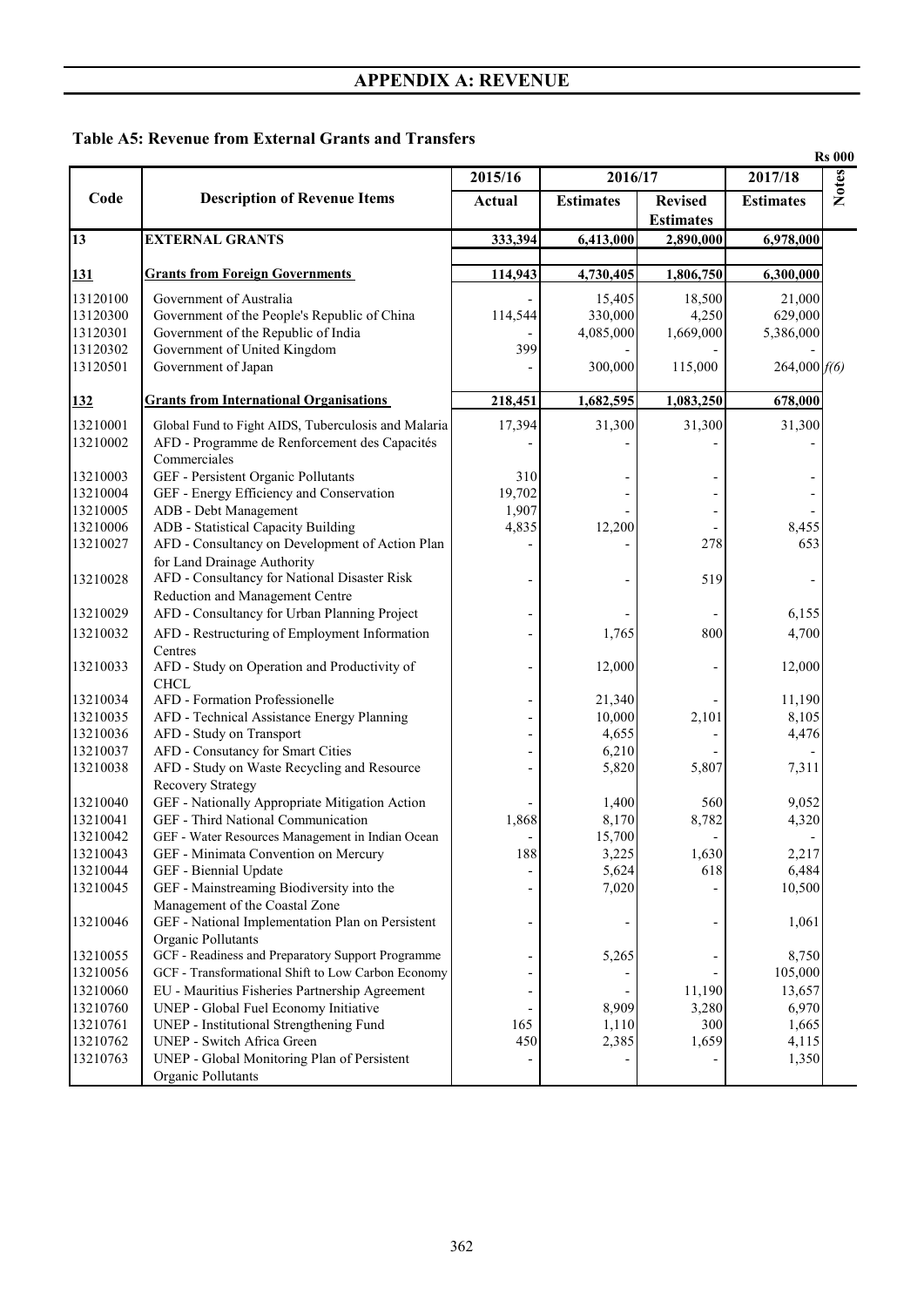#### **Table A5: Revenue from External Grants and Transfers**

|                      |                                                                                 |           |                  |                  |                  | <b>Rs 000</b> |
|----------------------|---------------------------------------------------------------------------------|-----------|------------------|------------------|------------------|---------------|
|                      |                                                                                 | 2015/16   | 2016/17          |                  | 2017/18          | <b>Notes</b>  |
| Code                 | <b>Description of Revenue Items</b>                                             | Actual    | <b>Estimates</b> | <b>Revised</b>   | <b>Estimates</b> |               |
|                      |                                                                                 |           |                  | <b>Estimates</b> |                  |               |
| 13210780             | Multilateral Fund - HCFC Phase out Management Plan                              | 33        | 230              | 155              | 98               |               |
| 13210801             | COMESA RISM - Regional Integration                                              | 27,076    | 39,295           | 19,012           | 27,440           |               |
|                      | <b>Implementation Programme</b>                                                 |           |                  |                  |                  |               |
| 13210820             | SADC - Trade Related Facility Programme                                         |           |                  |                  | 33,000           |               |
| 13210840             | CDSF - Enhancing the Resilience of Vulnerable                                   |           |                  |                  | 10,500           |               |
|                      | Communities to Climate Change                                                   |           |                  |                  |                  |               |
| 13210860             | EC - Shared Environmental Information System                                    |           |                  |                  | 288              |               |
| 13210900             | IAEA - Nuclear Medicine Project                                                 |           | 5,000            |                  |                  |               |
| 13210905             | SIDSDOCK - Energy Efficiency and Conservation                                   |           | 9,200            |                  |                  |               |
| 13210910             | Commonwealth Fund - Educational Reform and                                      |           | 6,500            |                  |                  |               |
| 13210920             | Regulatory Framework for Higher Education<br>WB - Statistical Capacity Building |           |                  |                  | 11,140           |               |
| 13210921             | WB - Implementation of Water Sector Reform                                      |           |                  |                  | 25,000           |               |
|                      |                                                                                 |           |                  |                  |                  |               |
| 13210999             | <b>Recurrent Miscellaneous</b><br>EDF - Decentralised Cooperation Programme     | 36,070    | 137<br>90,000    |                  |                  |               |
| 13220611<br>13220615 | EDF - General Budget Support under 10th EDF                                     |           | 69,500           | 68,500           | 44,000           |               |
| 13220616             | EDF - Accompanying Measures for Economic                                        |           | 1,060,000        | 883,720          |                  |               |
|                      | Restructuring                                                                   |           |                  |                  |                  |               |
| 13220617             | EDF - Global Climate Change Alliance Plus                                       |           | 19,400           |                  | 29,416           |               |
| 13220619             | EDF - Water Sector Development in Rodrigues                                     | 63,237    |                  |                  |                  |               |
| 13220620             | EDF - Regional Interim Economic Parnership                                      |           | 35,483           |                  | 20,213           |               |
|                      | Agreement under 10th EDF                                                        |           |                  |                  |                  |               |
| 13220621             | EDF - Technical Support under 11th EDF                                          |           | 7,800            |                  |                  |               |
| 13220622             | EDF - Regional Interim Economic Parnership                                      |           | 58,200           |                  | 105,373          |               |
|                      | Agreement under 11th EDF                                                        |           |                  |                  |                  |               |
| 13220689             | EDF - Other                                                                     |           | 1,000            |                  |                  |               |
| 13220703             | ICF - Modernisation of Property Registration                                    | 16,352    |                  |                  |                  |               |
| 13220720             | UNDP - Protected Area Network Project                                           | 12,023    | 14,350           | 13,612           | 21,500           |               |
| 13220801             | AFB - Climate Change Adaptation Programme                                       | 16,412    | 100,900          | 27,220           | 77,000           |               |
| 13220999             | Miscellaneous                                                                   | 429       | 1,502            | 2,207            | 3,546            |               |
| 14                   | <b>OTHER REVENUE</b>                                                            | 1,911,269 | 2,000,000        |                  | 5,739,000        |               |
|                      |                                                                                 |           |                  |                  |                  |               |
| <b>145</b>           | <b>Miscellaneous Revenue</b>                                                    | 1,911,269 | 2,000,000        |                  | 5,739,000        |               |
| 14599002             | Transfers from Special Funds                                                    | 1,911,269 | 2,000,000        |                  | 5,739,000        |               |
|                      |                                                                                 |           |                  |                  |                  |               |

*(1): Previously recorded as "District Council of Pamplemousses/Riviere Du Rempart"*

*(2): Figures for 2015/16 and 2016/17 included under code "14220190"*

*(3): Previously recorded under code "14220290"*

*(4): Previously recorded as "Examination Fees: Drivers & Motor Vehicles"*

*(5): Figures for 2015/16 and 2016/17 included under code "14220191"*

*(6): Previously recorded under code "13110501"*